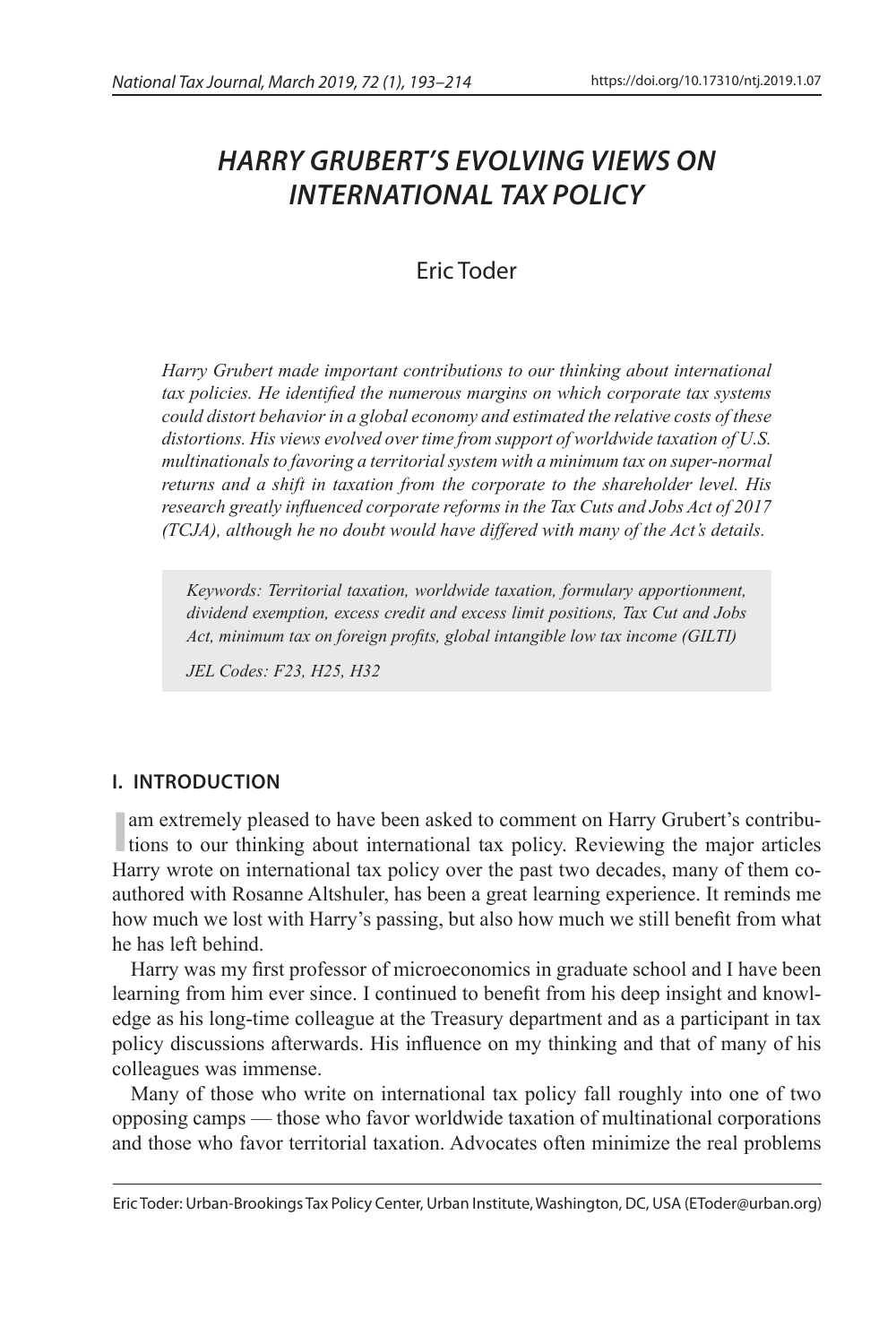that purer forms of either worldwide or territorial taxation would create. Harry started out on the worldwide side but gradually shifted towards the territorial end of the spectrum, while recognizing the problems with both extreme positions. A major theme of his work, as Rosanne Altshuler noted in a recent conference at the Tax Policy Center (Toder, 2014), was that international tax rules affect numerous decision margins. This led him to a very nuanced view of policies, in which he recognized that neutrality across all margins was unachievable while he sought solutions that minimized what he viewed as the most important distortions.

Harry Grubert joined the International Tax Staff of the Office of Tax Analysis in the U.S. Treasury in 1978. He provided advice and analysis for top Treasury officials and wrote scholarly articles on international tax issues for the remainder of his career. This paper covers the evolution of Harry's views on international tax policies and the common themes in his papers over the past two decades. I review seven of his major articles between 2001 and 2016, five of them co-authored with Rosanne Altshuler, in chronological sequence — Grubert and Mutti (2001), Grubert (2001), Altshuler and Grubert (2001), Grubert and Altshuler (2008), Altshuler and Grubert (2010), Grubert and Altshuler (2013), and Grubert and Altshuler (2016). I conclude with a discussion of how Harry's work has influenced policy formation, especially how his writings influenced the international provisions in the Tax Cuts and Jobs Act of 2017 (TCJA). Harry surely would not have agreed with everything in the TCJA, but the legislation nonetheless bears the mark of his influence.

## **II. EVOLUTION OF VIEWS OVER TWO DECADES**

#### **A. Overall Views**

Harry Grubert's views on international taxation evolved over time, as have the views of many of us. For the first two decades of his career at Treasury, he agreed with the then majority view among international tax specialists that U.S. multinationals should be taxable on their worldwide income. While maintaining that overall position, however, he then authored and co-authored a series of papers arguing that an explicit territorial system could be superior to the then current U.S. system of worldwide taxation with deferral, foreign tax credits, and the ability of firms in excess credit positions to use those credits to offset taxation of royalty and export income. Grubert and his frequent co-author Rosanne Altshuler then made a powerful critique of formula apportionment (FA) as a method for allocating multinationals' profits among countries, pointing out that while FA would solve some of the problems resulting from the treatment of multinationals' affiliates in different countries as separate entities, it would create new problems that could be even worse.

Later, Grubert and Altshuler tackled explicitly the issue of how the international system should be reformed, given the need to reduce the incentives for income shifting while minimizing harm to the competitive position of U.S. multinationals. They first argued for a burden-neutral worldwide tax as superior to both the system then in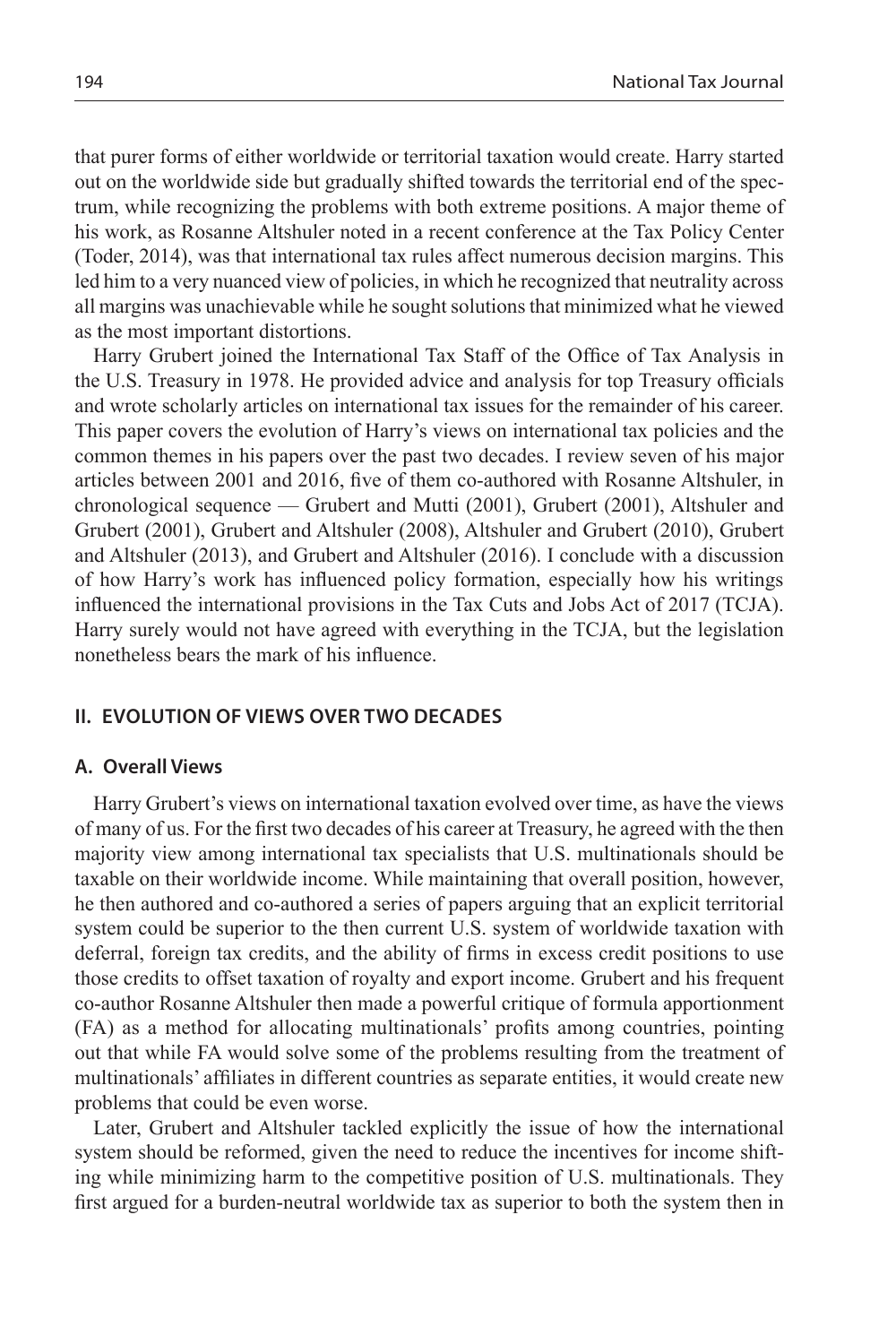existence and a dividend exemption system. They then examined a variety of options and indicated a preference for a proposal to combine a territorial system for normal returns to tangible capital, implemented by allowing expensing of foreign investments, with a minimum tax on worldwide returns attributable to economic rents. In their final paper, they proposed sharply reducing the tax rate at the corporate level, shifting the taxation of income generated in corporations to the individual shareholder level because shareholders were more easily taxable on their worldwide income.

## **B. Common Themes**

The international tax policy debate in the United States has been focused on an ongoing argument between advocates of worldwide taxation and supporters of territorial taxation. Although initially leaning towards the worldwide approach, Grubert was always keenly aware of the strengths and weakness of arguments on both sides of the debate, ending up with a much more nuanced view than many proponents on either side.

## *1. Recognition of the Numerous Decision Margins that Tax Rules Affect*

Grubert's work raised awareness of the numerous decision margins of both corporations and individual investors whom corporate and international taxation rules and rules for taxing individuals' capital income affect. These decision margins, all of which are mentioned in at least one of the papers I reviewed, include (but are not limited to) the following:

- (1) whether to invest overseas or at home and, if investing overseas, whether to invest in high-tax or low-tax foreign countries;
- (2) where to report corporate profits for a given level of real investments, given the flexibility corporations have in setting prices for intra-company transactions (transfer prices) and in allocating overhead costs;
- (3) if investing overseas, whether to invest through controlled foreign subsidiaries or by licensing the use of unique intangibles to independent, locally owned firms;
- (4) if exporting goods, whether to export to affiliates in foreign countries or to independent distributors;
- (5) whether to repatriate foreign profits or retain those profits in foreign affiliates;
- (6) how to time repatriations to make optimum use of foreign tax credits;
- (7) whether to finance operations through debt or equity and where to issue debt;
- (8) where to locate intangible assets, what transfer prices to set when transferring those assets to foreign affiliates, and what royalty rates to charge when leasing those assets to foreign affiliates;
- (9) for individual investors, whether to invest in debt or equity and whether to hold assets of domestic or foreign-resident corporations;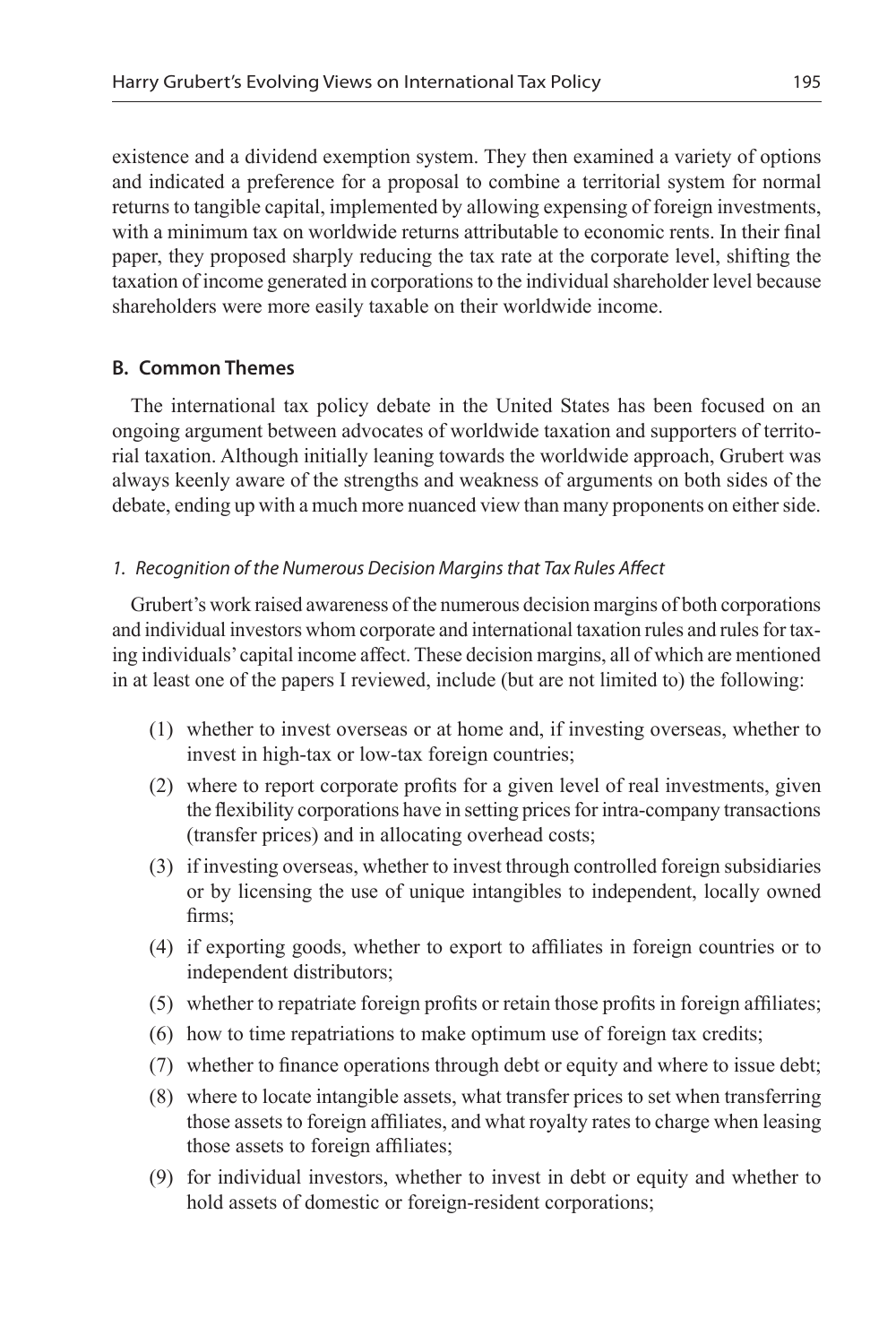- (10) for individual investors (and companies acting on their behalf), whether to receive equity income in the form of dividends or capital appreciation and when to realize capital gains on appreciated assets;
- (11) for domestic companies, whether to be organized as a C corporation or a flow-through, and for start-ups, when and if to go public; and
- (12) for multinational corporations, where to establish and maintain corporate residence.

A major theme of Grubert's work was that a corporate income tax cannot exist without distorting decision-making on at least some of these decision margins. His research aimed to estimate how policy reforms would affect different distortions and to assess which ones mattered more than others.

#### *2. Recognition of the Changing Nature of the International Environment*

Grubert's views evolved as the world changed and his papers carefully documented many of these changes. His views were affected by the growth in intangible assets, the evolution of tax rules in other countries, the increases in the assets U.S. companies held in their foreign affiliates, and the increase — which he documented — in the extent to which the growth in foreign-source income of U.S. multinational companies represented shifting of reported income instead of growth in real investments and employment overseas.

#### **C. Pre-2000: Worldwide Taxation Is the Best System**

The argument for worldwide taxation with a credit for foreign income taxes is that it is neutral between a company's decision to invest and to report income either at home, in a low-tax foreign country, or a high-tax foreign country — a condition known as "capital export neutrality" (Musgrave, 1963). The Kennedy Administration proposed a global tax system that reflected this principle in 1962, but Congress enacted a much more limited reform (Subpart F of the Internal Revenue Code) that imposed tax only on certain defined categories of income — such as passive income from portfolio investments — that Congress believed could be easily shifted to foreign jurisdictions to avoid U.S. corporate income tax. Congress retained deferral of tax on most active income that U.S. corporations earned within their controlled foreign affiliates.

An alternative system, territorial taxation, would treat multinational corporations in all jurisdictions the same regardless of the residence of the multinational's parent company, because the tax rate all companies paid would depend only on the jurisdiction where they earned income — a condition known as "capital import neutrality." Horst (1980) showed that the choice between capital export neutrality and capital import neutrality depended on which form of neutrality was viewed as more important — neutrality in the location of investment across jurisdictions (which capital export neutrality would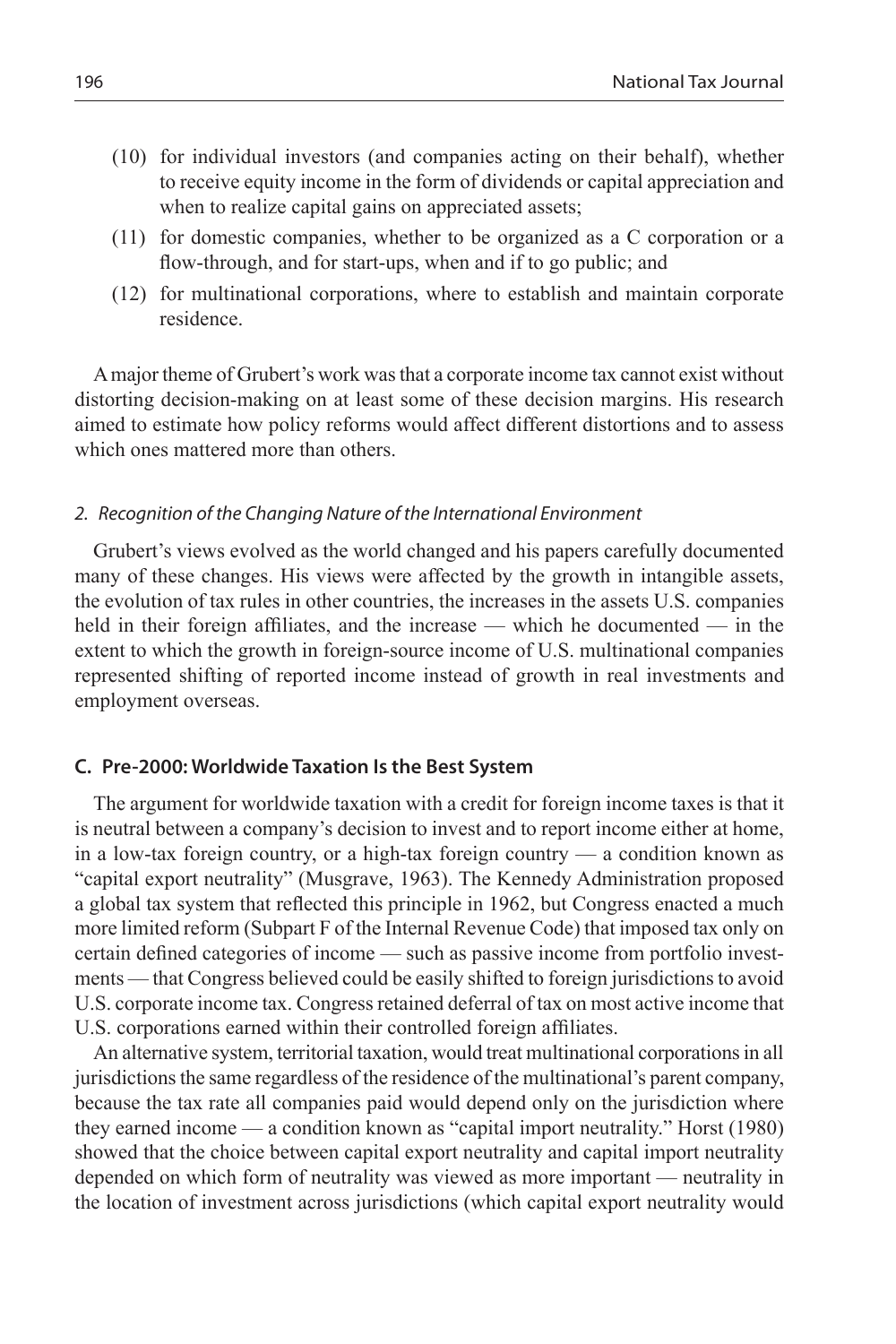yield) or neutrality between current and future consumption (which capital import neutrality would yield by causing capital users in high-tax countries, not savers, to bear the burden of capital income taxes). But improving saving incentives by effectively eliminating taxation of the return to savers was a weak rationale for capital import neutrality, because the same result could be achieved without distorting investment flows by simply eliminating taxation of income from capital.

The larger challenge to capital export neutrality came from the growing importance of portfolio investment and the role of research and development (R&D) in international trade and investment. For example, if shareholders view U.S. and foreign-resident corporations as good substitutes, they will demand equal risk-adjusted after-tax returns from U.S. and foreign-resident companies. This would imply that taxing U.S. multinationals at U.S. tax rates rather than local rates on their investments in low-tax foreign countries would cause investments by foreign-based corporations to replace investments by U.S. corporations instead of reducing total investment in low-tax jurisdictions, because shareholders would reallocate their portfolios to lower-taxed foreign-resident companies instead of accepting lower after-tax returns. Worldwide taxation, therefore, would distort the pattern of corporate ownership (violate "corporate ownership neutrality") instead of removing distortions to the pattern of real investment (Desai and Hines, 2003).

I recall from discussions with Harry in the 1990s that he agreed with the long-standing consensus for taxing the worldwide income of multinationals with a credit for foreign income taxes. A paper he co-authored with John Mutti (Grubert and Mutti, 1995) rejected the claim that the increased role played by portfolio capital in financing investment and the recognition that R&D was an important determinant of international trade and investment provided compelling reasons to allow a lower tax rate to foreign- than to domestic-source income. Grubert and Mutti found that capital export neutrality remained an important principle for developing the best rules for taxing foreign investment of U.S.-resident corporations. The same paper also estimated, based on 1990 data, that the U.S. tax rate on active foreign income was negative. This was a precursor to subsequent papers by Grubert and his co-authors making a case for a territorial tax system that would improve neutrality by "raising" the effective rate on foreign-source income to zero.

#### **D. 2001: Dividend Exemption (Territorial), Done Properly, Is Better than U.S. Worldwide Rules with Deferral**

 Although the United States and some foreign countries, in principle, taxed the worldwide income of multinationals, they permitted taxes on income accrued within foreign subsidiaries to be deferred until repatriated as a dividend to the parent company. (Taxes on these dividends are referred to below as "repatriation taxes.") Deferral of tax until repatriation made the system much closer in effect to a territorial than to a worldwide system (Hartman, 1985). In three papers in 2001, Grubert by himself and with coauthors Rosanne Altshuler and John Mutti argued that an explicit dividend exemption system might reduce the incentive for U.S. companies to invest and report income in low-tax foreign countries and could raise more revenue than the system then in effect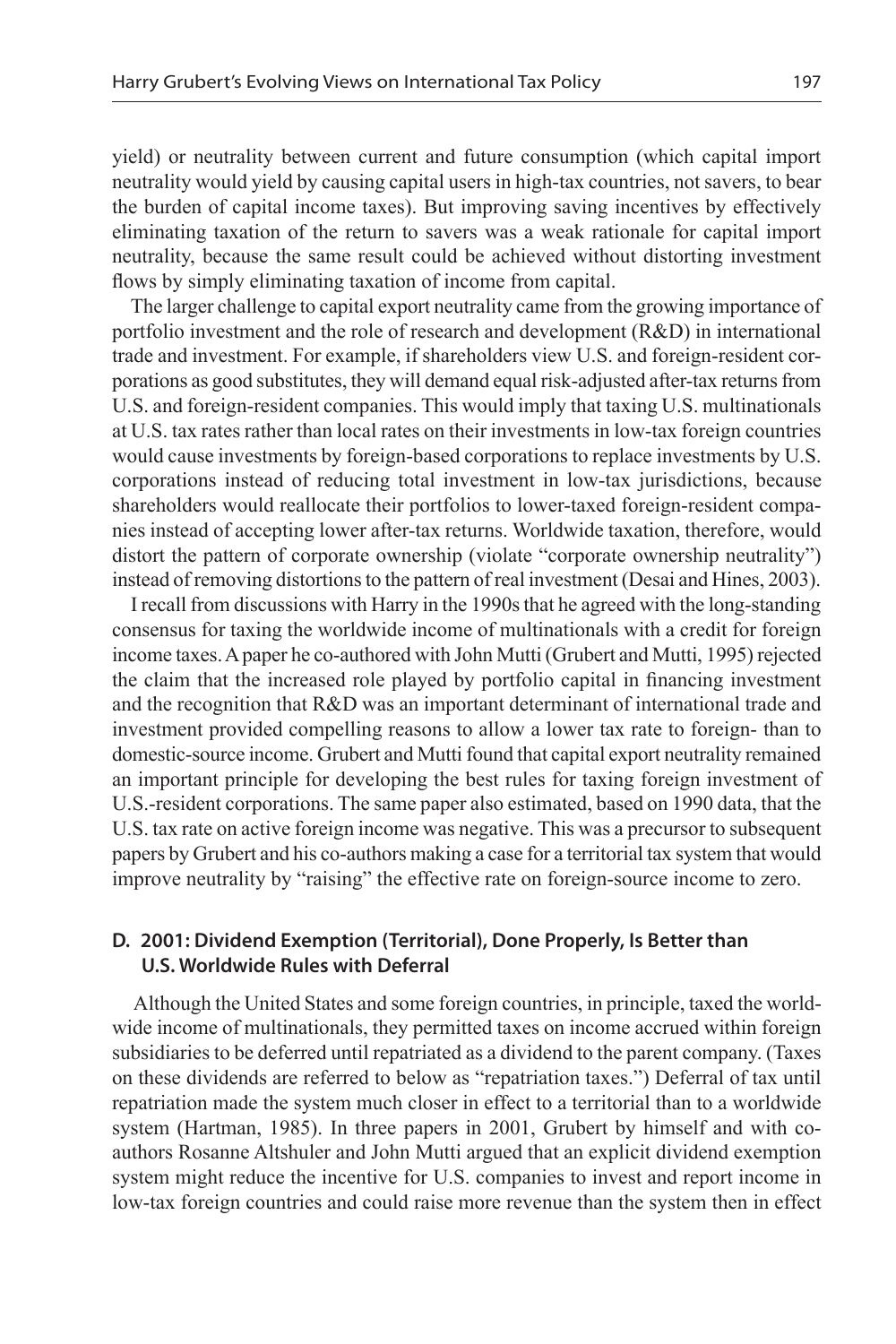in the United States. In this view, a properly designed territorial system was not the ideal, but was nonetheless a practical reform that proponents of both worldwide and territorial taxation should favor.

The idea that a territorial system might raise more money than a system that people generally characterized as "worldwide" was surprising to many. As discussed below, however, it reflected both the extent to which the then current system fell short of a worldwide system and the specific design features of the territorial system that Grubert and his co-authors were proposing.

These papers showed that the then existing system was more favorable to the foreign investment of U.S. multinationals than a dividend exemption system, because U.S. companies could use excess foreign tax credits from their profits in high-tax foreign countries to offset taxes on royalty income, much of which was earned in low-tax countries. A dividend exemption system that treated royalties that companies received from their foreign affiliates as domestic-source income would raise revenue and reduce the incentive to overstate the value of intangibles leased from affiliates in low-tax countries. Because it raised the taxes on foreign-source income from negative to zero, such a reform, in the view of Grubert and his co-authors, should have appealed to proponents of worldwide and territorial taxation.

*Grubert and Mutti (2001)* made the case for replacing the current U.S. system with a territorial system that exempts from tax dividend repatriations that U.S. multinationals receive from their foreign affiliates. The territorial system they envisaged would deny deductions for interest and other overhead costs attributable to foreign-source income (in the same manner that interest incurred to finance tax-exempt bonds is not deductible) and would treat all royalty and export income as domestic source. Grubert and Mutti emphasized the benefits eliminating the repatriation tax would provide in improved efficiency and simplicity. Efficiency would be improved by eliminating the lock-out effect that caused U.S. companies to retain assets overseas and, thereby, to use less efficient methods to finance investment opportunities in the United States. And the tax system would be simplified because companies would no longer need to devise complex strategies and make complex calculations to use foreign tax credits to shield repatriated dividends from tax.

Grubert and Mutti argued further that the concern that dividend exemption would result in more investment in low-tax locations was unwarranted. They noted first that the burden of the repatriation tax was already very minor so eliminating it would not change matters much. But, in addition, two features of a dividend exemption system would have raised burdens on foreign investment. First, such a system would have required that U.S. companies allocate their overhead expenses (other than R&D, which could be allocated to domestic income because royalties would be taxable) between taxable domestic income and exempt foreign income. The proportion allocated to foreign income would no longer be deductible. A second feature would be that royalty income and the portion of export income excluded by the sales source rule (under which 50 percent of exports were treated as foreign source) would be defined as domestic-source income and, therefore, would no longer be shielded by excess foreign tax credits from repatriated dividends.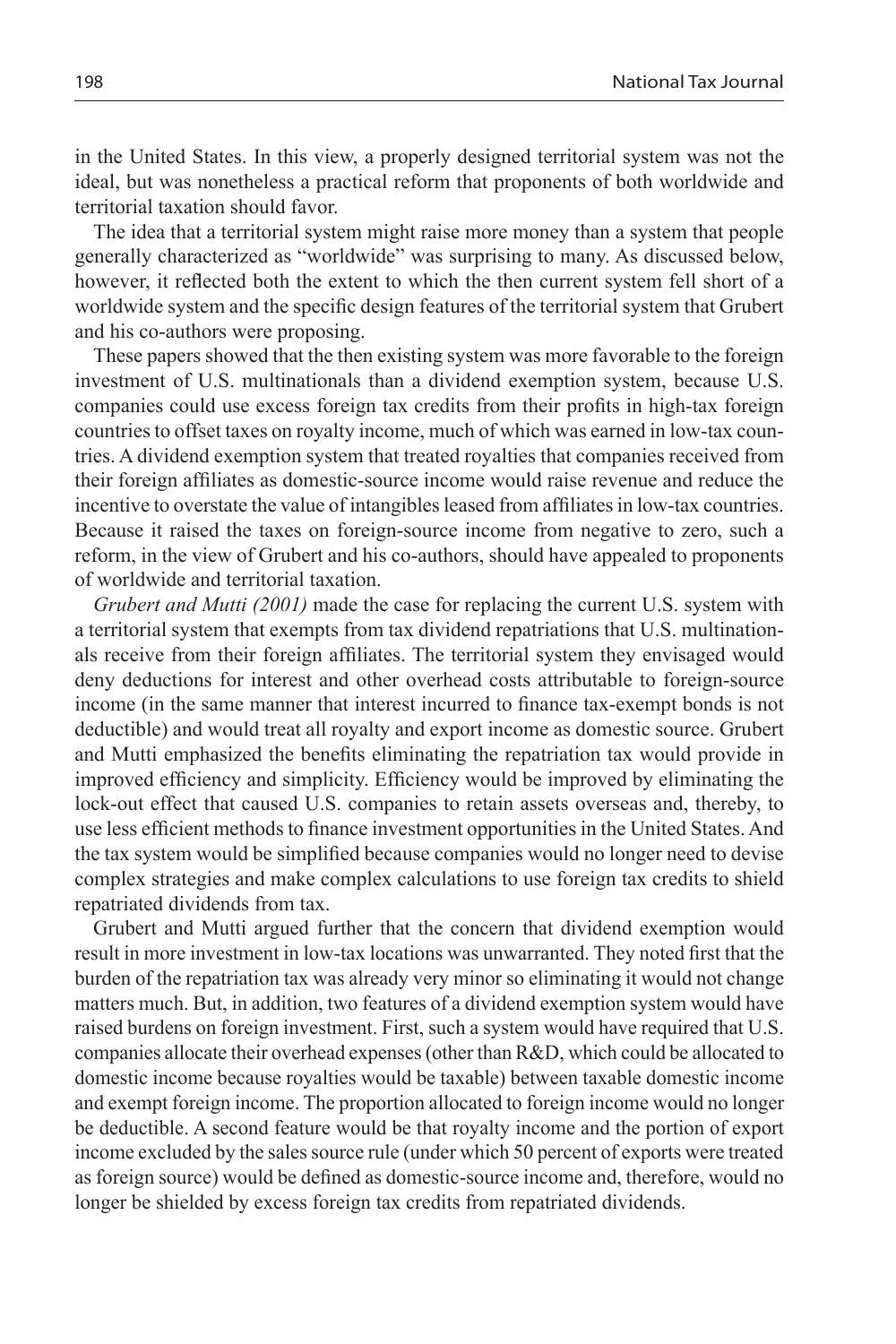These two features of a properly designed dividend exemption system produced the result that such a system would raise federal receipts. The loss of taxes no longer collected on dividend repatriations would be more than offset by increased taxes resulting from lower deductions of overhead expenses and full taxation of royalty, interest, and export income.

Grubert and Mutti cited earlier empirical research by Grubert (1998) that found that repatriated dividends were highly sensitive to the tax price of repatriation. As an alternative to repatriated dividends, firms could instead access cash from their foreign affiliates without increasing their net debt position by borrowing from an unrelated party while their foreign affiliates invested in interest-bearing assets. But this technique for returning foreign profits to domestic shareholders would create some costs because of the spread between borrowing and lending rates. These costs, then estimated at between 1 and 2 percent of foreign earnings, were not considered large enough to deter investments in low-tax countries, but they did represent a significant efficiency loss relative to the alternative of accessing cash through repatriations and a significant cost relative to the tax collected on repatriated dividends.

Grubert and Mutti also found that repatriation taxes had little effect on real investment decisions. Further, the move to dividend exemption would slightly increase the effective tax rate on investments in low-tax countries.

Grubert and Mutti concluded that neither the current system nor dividend exemption had any claim to conceptual superiority. They viewed dividend exemption as superior to the current system, but not necessarily the best option, noting that reformed interest allocation rules and rules for taxing export and royalty income could be enacted without dividend exemption.

*Grubert (2001)* focused on the effect of dividend exemption on federal receipts. Using 1996 data, he estimated a static revenue gain of more than \$9 billion per year from switching to a dividend exemption system. As in the prior paper, this estimate reflected the fact that the revenue gain from the allocation of parent company overhead expense to exempt income and the full taxation of export sales source and royalty income (not shielded by foreign tax credits) exceeded the revenue loss from no longer taxing repatriated dividends. He then examined the effects of behavioral responses on this revenue loss. The substitution of newly exempt dividends for taxable royalties would reduce receipts, but the reduction in overhead expenses that firms attributed to domestic-source income would increase receipts. Firms would seek to borrow more overseas because they could use the increased foreign interest costs to reduce foreign corporate income taxes, while the source of their borrowing would have no effect on U.S. tax liability. Grubert concluded that, because the effects on receipts of the behavioral responses were opposite in sign and the static effect was positive, dividend exemption would probably, on balance, raise federal revenues. He noted, however, that this conclusion was highly sensitive to the design features of the proposal.

*Grubert and Altshuler (2001)* considered, in more detail, how dividend exemption would affect where U.S. multinational corporations invested. The analysis in this paper was complex because the proposed reform would have had differential effects on U.S.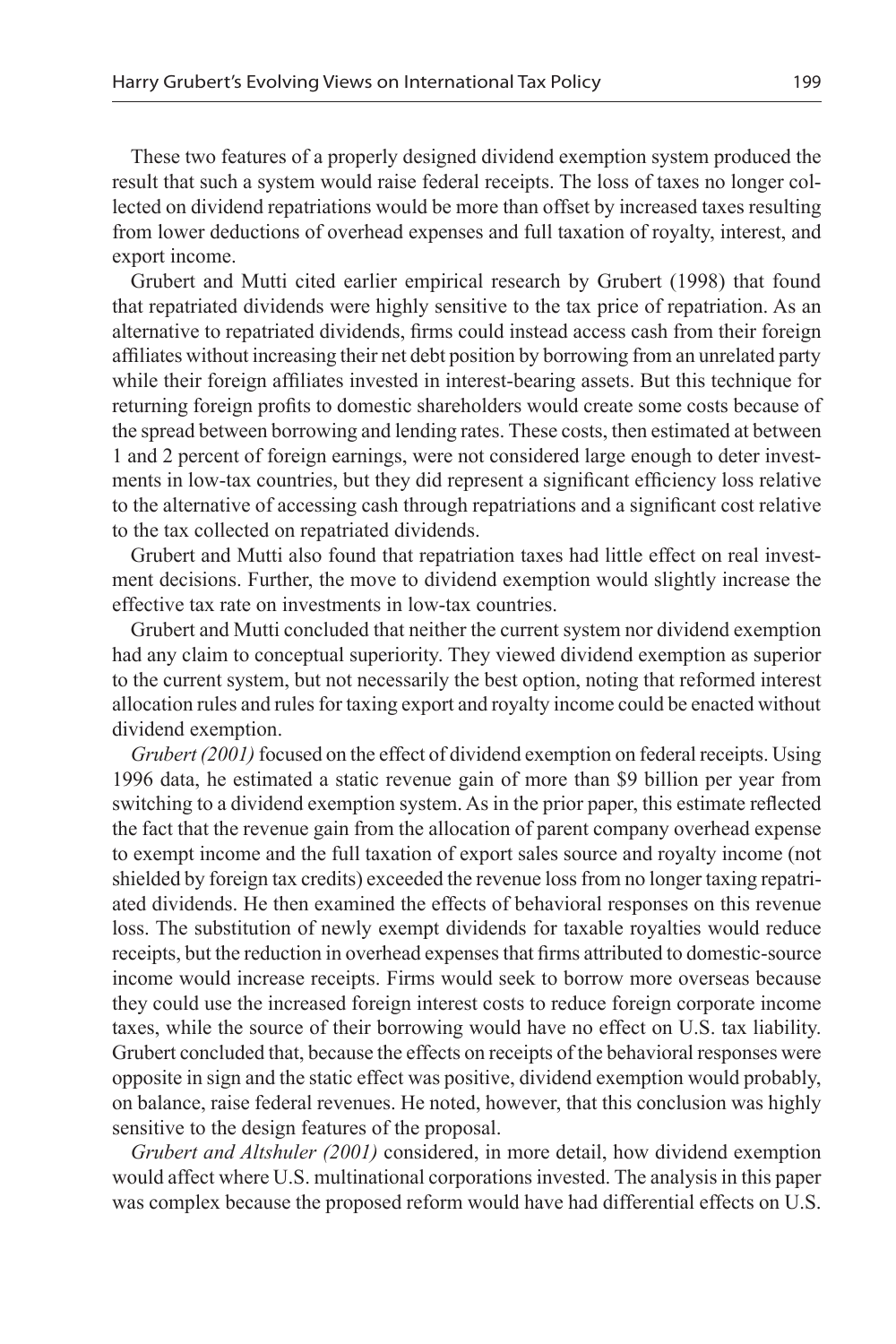corporations, based on whether they were in excess (foreign tax) credit or excess limit positions.1 Dividend exemption would have provided no benefit for firms in excess credit positions because their repatriated dividends were already fully shielded by foreign tax credits, but might have hurt them by limiting the use of these credits to shield royalty income and export income benefiting from the sales source rule. In contrast, dividend exemption would have helped firms in excess limit positions that were taxable on repatriated dividends.

Grubert and Altshuler first examined how U.S. allocation of foreign investment in manufacturing across locations compared with two dividend exemption countries — Canada and Germany. They found that U.S. companies in 1998 invested a larger share of their investments in Asia in low-tax countries than did Canada or Germany, relatively more of their investments in Europe in low-tax Ireland than did Germany, but relatively less of their European investments in Ireland than did Canada. The Canadian experience in Europe suggested that dividend exemption may have caused U.S. companies to invest more in low-tax foreign countries, but the other comparisons did not.

They then developed a theoretical model to estimate how dividend exemption would have changed effective tax rates in low-tax countries for tangible and intangible assets for both excess credit and excess limit companies. Compared with the current system, dividend exemption would have left unchanged the effective tax rate on tangible assets for excess credit companies but would have reduced the effective tax rate for excess limit companies. For intangible assets, it would have raised the effective tax rate (currently zero because of the shielding of royalty payments by credits) for excess credit firms and left unchanged the effective tax rate (fully taxable under current law) for excess limit firms. Grubert and Altshuler assumed that 25 percent of firms were in excess credit and found that dividend exemption would increase the average effective tax rate compared with the current system for both tangible and intangible assets in low-tax countries.

Finally, Grubert and Altshuler used regression analysis to estimate the effect of foreign tax credit positions on the location of foreign affiliates of U.S. manufacturing companies. They concluded that firms that did not expect to pay repatriation taxes were more attracted by low tax rates abroad than other firms, suggesting that dividend exemption could cause a shift in foreign investment patterns to low-tax countries.

Based on the totality of the evidence, Grubert and Altshuler were unable to make a definitive prediction of how a dividend exemption system would change the location of investments of U.S. multinational corporations. But they concluded that, on balance,

<sup>1</sup> The U.S. tax code limits foreign tax credits taxpayers may claim to the tax rate that the United States would otherwise apply to the same income. So, for example, if foreign country A imposed a tax rate of 40 percent on income, as defined in U.S. law, and the U.S. rate on the same income was 35 percent, the U.S. company could only claim 35 cents of credit on \$100 of repatriated profits. This firm would be in an excess credit position with \$5 of unused credits. If the same firm, however, earned \$100 of income in foreign country B with a tax rate of 20 percent, it could use the excess credit in country A by repatriating income from both countries, since then its average foreign tax rate would be only 30 percent. Firms in excess limit positions would pay residual U.S. tax on repatriation because their foreign tax credits would be insufficient to offset all their U.S. tax due.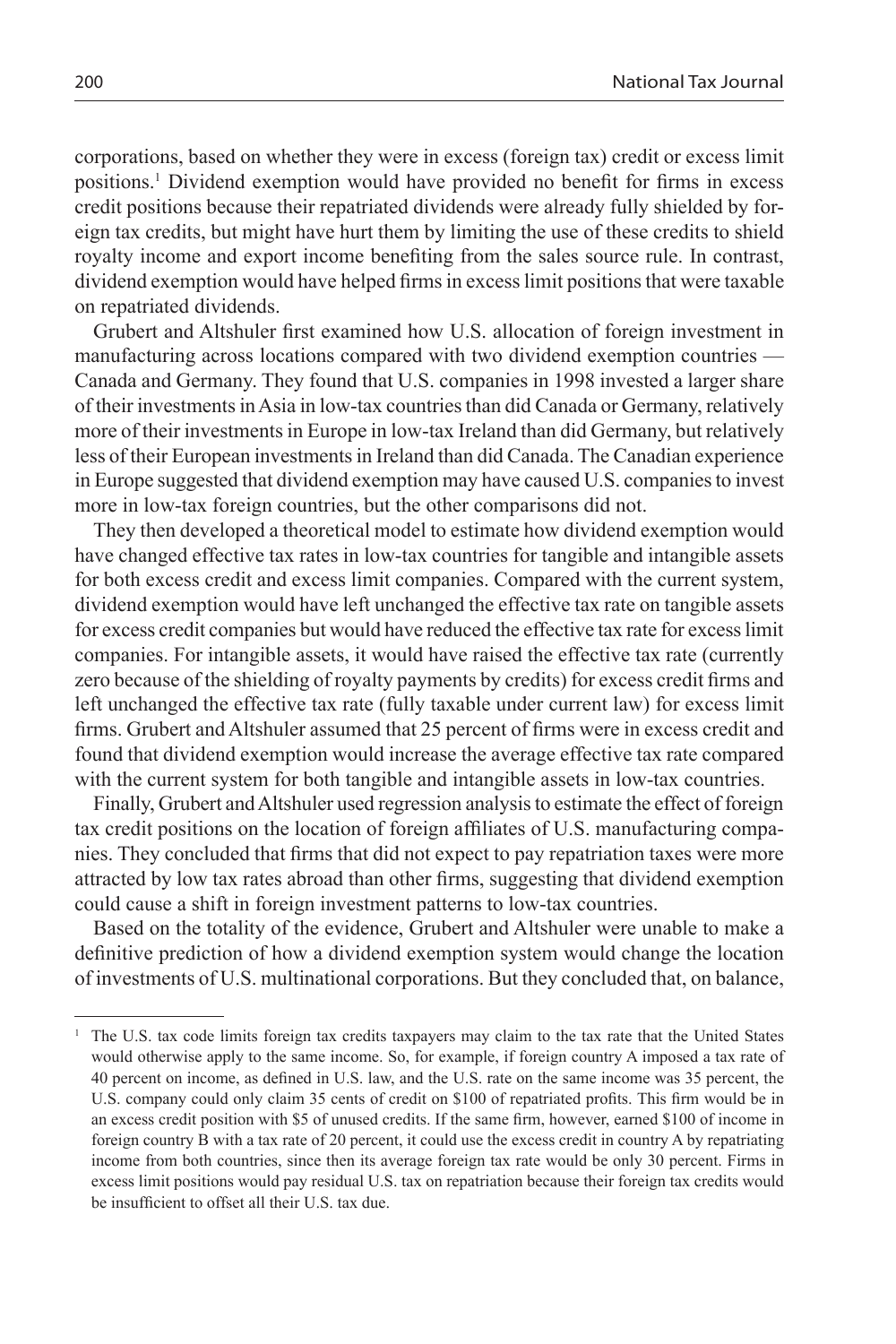the evidence did not validate the concern that dividend exemption would cause a large outflow of U.S. investments to low-tax locations.

## **E. 2008: Worldwide Taxation Is Superior to Dividend Exemption, While the Distortion from Lock-Out of Assets Overseas Is Larger than Previously Believed, Strengthening the Case for Any System That Exempts Repatriated Dividends**

*Grubert and Altshuler (2008)* compared two systems: dividend exemption and burden neutral worldwide taxation and came down on the side of worldwide taxation, while concluding that both systems were superior to current law because they would eliminate the tax on repatriated dividends. Dividend exemption would do this by fully exempting active foreign-source income of U.S.-resident multinationals from U.S. tax, while the burden-neutral worldwide taxation system would do this by taxing foreign-source income as accrued, so there would be no need for an additional tax upon repatriation.

The dividend exemption they considered in this paper was based on the option Grubert had outlined in previous papers. Dividend repatriation taxes would be eliminated. Subpart F rules would be maintained, but other foreign-source income would be tax exempt. U.S. parent companies would be required to allocate overhead expenses, including interest paid but excluding R&D expenses, between taxable domestic-source and exempt foreign-source income. Royalties and export sales would be fully taxable as domestic-source income.

The worldwide taxation option would eliminate deferral. All overhead expenses that supported foreign investment would be deductible because all foreign income would be taxable. The foreign tax credit and foreign tax credit limitations would be retained. The corporate tax rate would be reduced from 35 to 28 percent to maintain the total tax burden on corporate income. At that rate, companies with about 30 percent of foreign income would have been in excess credit in 2002, but that figure excluding petroleum companies would be only 18 percent. And, with the reduced foreign tax rates after 2002, Altshuler and Grubert expected the share of companies with excess credits would decline further.

The paper included a discussion of the shortcomings of standard efficiency criteria (capital export neutrality, capital import neutrality, and capital ownership neutrality) for evaluating international tax systems and instead explicitly listed behavioral margins that the reforms under consideration would affect. Dividend exemption would be a plus compared with current law because it would remove the excess burden of the repatriation tax. It could also modestly improve the allocation of foreign assets by eliminating the incentive for some companies to benefit from a low or zero tax rate on royalty income. It also would provide an incentive for foreign governments to lower taxes on U.S. companies. But it would not address income-shifting problems under the current system, nor would it eliminate the incentive to invest in low-tax foreign countries.

In comparison, Altshuler and Grubert concluded that burden-neutral worldwide taxation would dominate both dividend exemption and the current system because it would eliminate more distortions. As with dividend exemption, it would remove the repatriation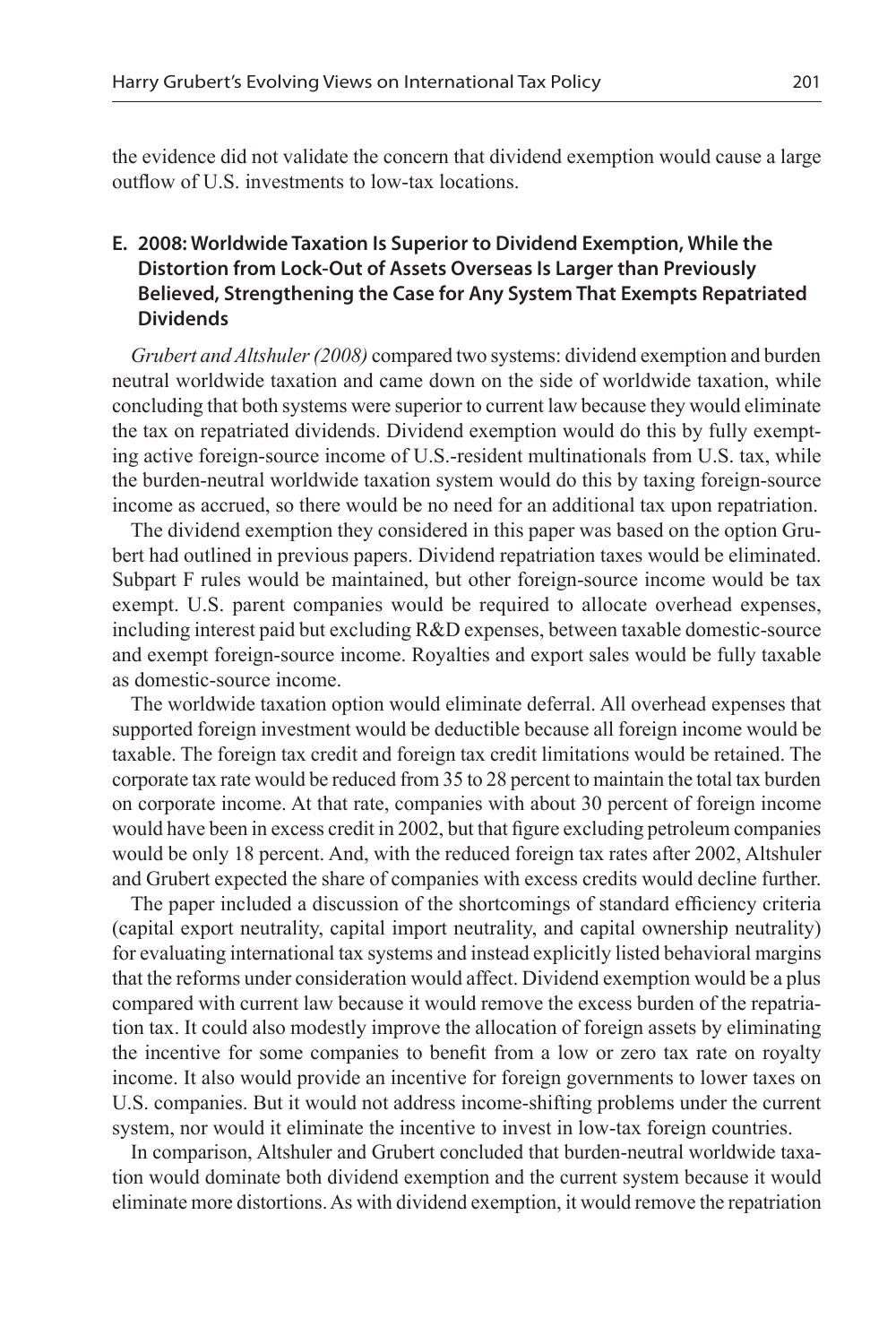distortion. Unlike dividend exemption, it also would remove the incentive to move income offshore through transfer pricing and would eliminate the benefit of offshore tax havens. It would make the tax law simpler because tax considerations would no longer affect financing decisions and companies would not have to make expense allocations. To keep U.S. corporations in the same overall competitive position, Altshuler and Grubert estimated the tax rate would need to be reduced to 28 percent. They acknowledged, however, that this estimate was subject to considerable uncertainty because data on the use of foreign tax credits under the current system did not necessarily indicate the level of credits that would be available with worldwide taxation. In addition, the lower corporate rate could cause shifts in the domestic economy between the corporate and pass-through sectors. These issues were mentioned but not fully explored in the paper.

The paper also did not consider issues, such as the effect on corporate inversions, which were then in a temporary lull after new and tougher anti-inversion provisions were enacted in 2004. The lower corporate rate would have kept the total burden on the U.S. corporate sector unchanged, but Altshuler and Grubert noted it would have reduced taxation of domestic-only corporations and increased taxation of U.S. multinational companies with income in low-tax countries. Therefore, it could have increased the incentive for multinational companies to change their residence, a decision choice that was not explored in this paper but was considered in Grubert's subsequent work.

An important feature of this paper was a revised assessment of the excess burden of the tax on repatriated dividends. Based on the experience with the repatriation holiday in the American Jobs Creation Act (AJCA) of 2004, Altshuler and Grubert decided their previous assessment that this burden was equivalent to a tax rate of about 1.7 percent was too low. The huge volume of repatriations following the enactment of a temporary 5.25 percent repatriation tax in AJCA suggested that the implicit costs of deferral could be above 5 percent in low-tax locations. Subsequent analysis in Grubert and Altshuler (2013) estimated an implicit cost of around 7 percent. This new evidence strengthened the argument for eliminating the repatriation tax.

#### **F. 2010: FA Is Not the Solution**

A major flaw of both the U.S. system and current territorial systems is that they encourage multinationals to use improper transfer pricing, debt-equity swaps, and other techniques to shift reported income to low-tax foreign jurisdictions. This income shifting is possible because the tax law treats affiliates in different countries of multinational corporations with common ownership as separate entities. Using an FA system that allocates profits among foreign affiliates based on objective measures of their presence in different countries, such as the value of tangible assets, payroll, or sales, would eliminate the profit shifting that occurs in these separate accounting (SA) systems (Avi-Yonah and Clausing, 2007) and raise substantial revenue by re-assigning reported corporate profits from tax havens (where there are little assets, payroll, or sales) to countries with more robust corporate tax systems. FA has been adopted by many U.S. states to determine their share of the total U.S. corporate tax base, so why not extend this to the international arena?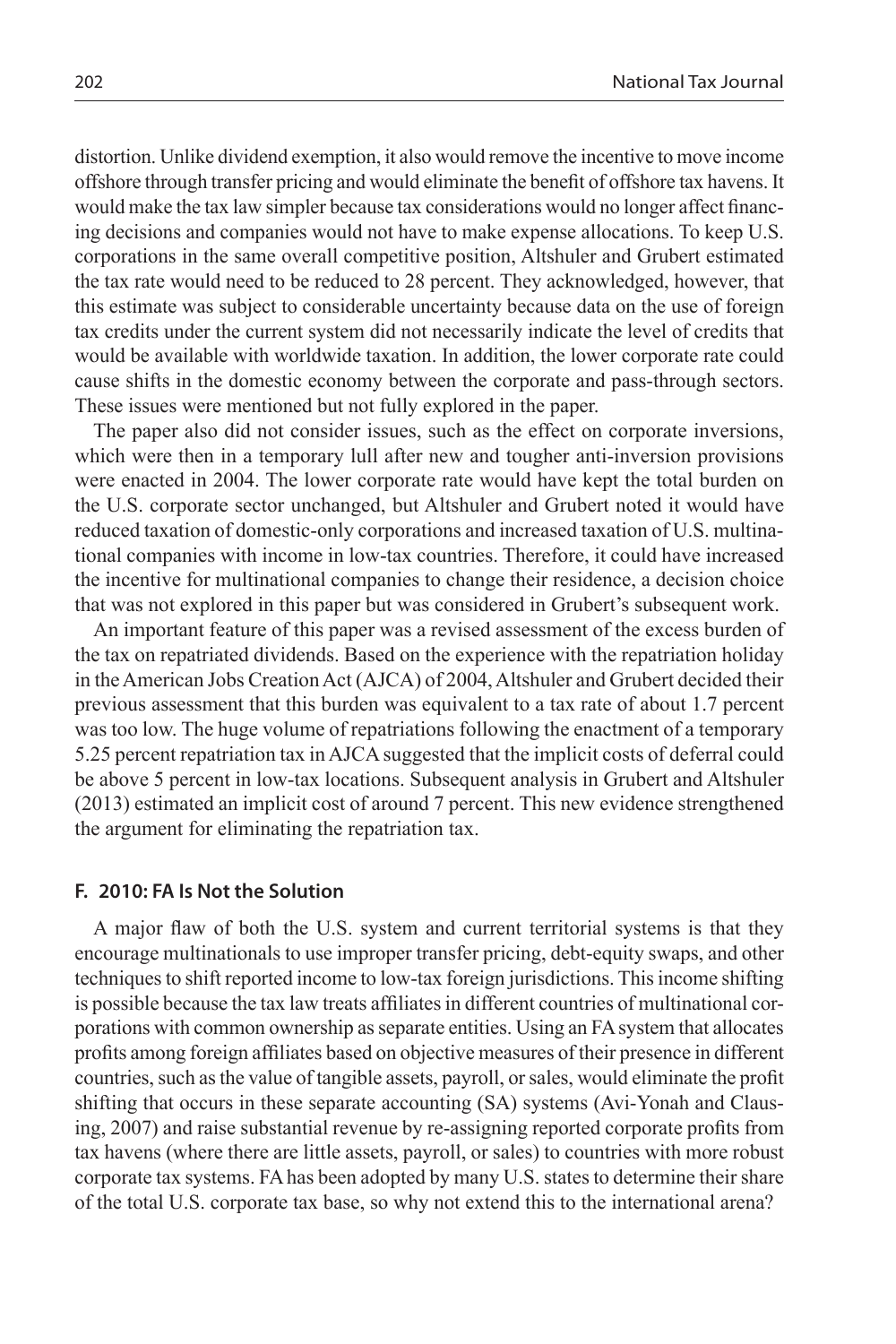*Altshuler and Grubert (2010)* show, however, that FA systems entail other distortions that are likely worse than the distortions in SA systems. Two decision margins are critical for the choice between these two systems. One is the choice between arms-length and related party transactions and the other the choice between exporting for foreign markets or producing abroad. SA systems encourage multinationals to shift intangible assets to low-tax jurisdictions and to manipulate transfer prices to reduce reported income in high-tax countries. Under FA, there is no benefit from manipulating transfer prices because the multinational pays tax as a single entity. But companies have an incentive under FA to shift routine activities overseas and to change the degree to which they depend on outside suppliers. And FA may provide even larger incentives than SA to shift production to lower-tax countries outside of the United States because of the interaction between variables included in the formula and sources of profit that cannot be included, especially intangible assets.

The authors developed a complex model that highlighted the importance of intangible excess returns and allowed for a variety of behavioral responses under both systems. The model illustrated the behavior of a firm with both high-tech lines of business generating intangible excess returns and low-tech activities generating routine returns. Under SA, a firm can shift reported excess returns to affiliates in low-tax countries. Under FA, the firm can shift income, including the high-tech excess returns, to the low-tax jurisdiction by including the routine low-tech stage there. And they can alter the share of profits taxed at high rates by outsourcing low-tech production in high-tax jurisdictions to independent firms or by insourcing what they might otherwise purchase from unrelated parties in low-tax jurisdictions.

In short, under SA, the firm can manipulate the allocation of profits within its own affiliates. But, under FA, the firm can adjust its boundaries by either contracting out to or contracting with independent entities with which it engages in arms-length transactions. And FA systems that depend on payroll or capital provide larger incentives than SA to shift routine production outside of the United States.

The authors' simulations confirm findings that FA would produce a substantial static revenue gain. However, they also conclude that FA is unlikely to raise substantial revenue once account is taken of behavioral responses.

Finally, an FA system could use a fully sales-based allocation formula, as do some U.S. states. Under such a formula, there would be no incentive for U.S. firms to shift real capital or employment to lower-tax jurisdictions overseas. However, U.S. firms could avoid tax under a sales-based FA formula by selling their goods through independent distributors located in low-tax countries, who would then resell them in the United States and other high-tax countries. The distributors would be taxable on a relatively low share of the profits that would be earned by vertically integrated firms in the high-tax countries with the most final sales, while a larger share of those profits would be taxable in the low-tax country, where the multinational company's sales to independent distributors occurred. Although, in this simple example, it might be possible to develop tracing rules that attribute the profit from the final sale back to the multinational company, Grubert has also pointed out that a very large share of international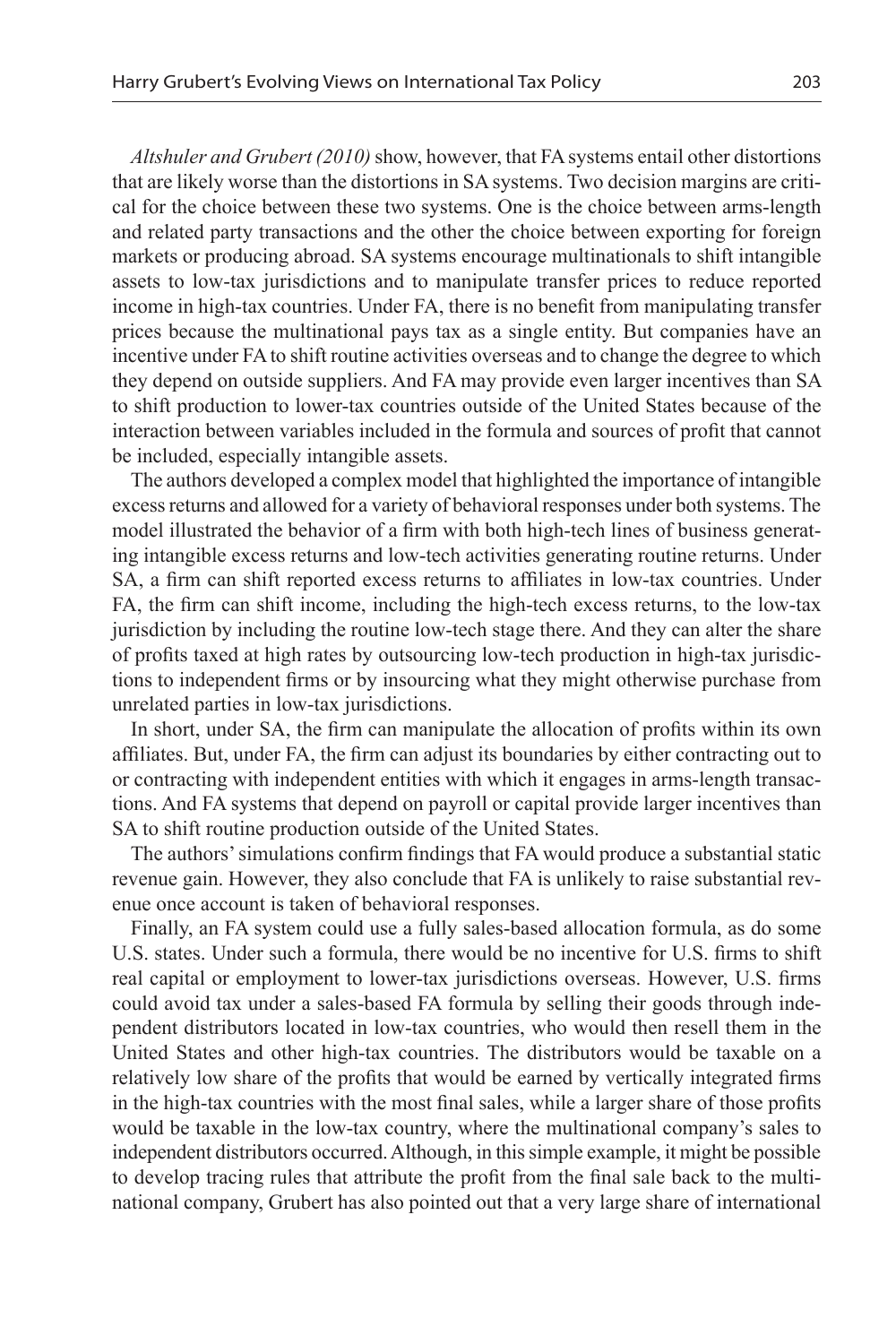transactions are sales of intermediate goods. Therefore, the final sales of a company may have little relationship to the ultimate retail sales from the activity in which it engages.

## **G. 2013: A Better Approach Would Combine Exemption of Normal Returns from Foreign-Source Income and a Minimum Tax on Super-Normal Returns**

Although by 2013 most major countries had enacted so-called territorial systems, their systems were not purely territorial. Instead, as with the United States Subpart F rules, controlled foreign corporation (CFC) rules in other countries taxed some foreign-source income (mainly passive income, such as interest and dividends) of their resident multinationals as accrued (Altshuler, Shay, and Toder, 2015). Most forms of active foreign-source income continued to be either taxable only when repatriated as a dividend to the parent corporation (United States) or exempt (most other countries).

*Grubert and Altshuler (2013)* examined several reforms of the international taxation system. Their preferred option would have expanded the categories of foreign-source income taxable on an accrual basis. It would have combined a purely territorial system for normal returns from active foreign investments with a minimum tax at half the domestic rate (15 percent in their example, with base-broadening measures lowering the domestic corporate rate to 30 percent) on super-normal returns, which reflect returns to firms' unique intangible assets. They would have implemented this by taxing all active profits from investments of CFCs of U.S. multinational corporations as accrued at a 15 percent rate, while allowing companies an immediate deduction (expensing) for capital investments in foreign countries and eliminating taxation of repatriated dividends and associated foreign tax credits. Expensing would effectively eliminate the tax on normal returns on foreign investments. Eliminating the taxation of normal returns was intended to place U.S. multinationals on an equal footing with foreign firms making the same real investments, including local firms producing under licensing agreements with U.S.-resident multinationals. Taxing all remaining active foreign-source income at a 15 percent rate would reduce the benefit to multinationals from shifting profits to lower-tax jurisdictions. And royalty payments for foreign affiliates to the domestic parent would have been taxed as domestic-source income at a 30 percent rate.

Grubert and Altshuler claimed a number of advantages for the proposal. As with previous reforms Grubert (and Altshuler) advocated, it would have eliminated the lock-out effect that discouraged U.S. companies from repatriating profits from their foreign affiliates. It would have reduced the incentive for income shifting by increasing the marginal statutory tax rate on profits in low-tax foreign countries. It would have allowed U.S.-based multinationals to earn the same rate of return on routine investments in low-tax countries as foreign-based multinationals and eliminated any incentive to contract out production to or lease capital from locally owned firms.

The effects of the proposal on incentives of U.S. firms to expatriate, however, were ambiguous. The proposal would have reduced the incentive for U.S. firms to expatriate by making returns from routine investments by U.S. companies in low-tax countries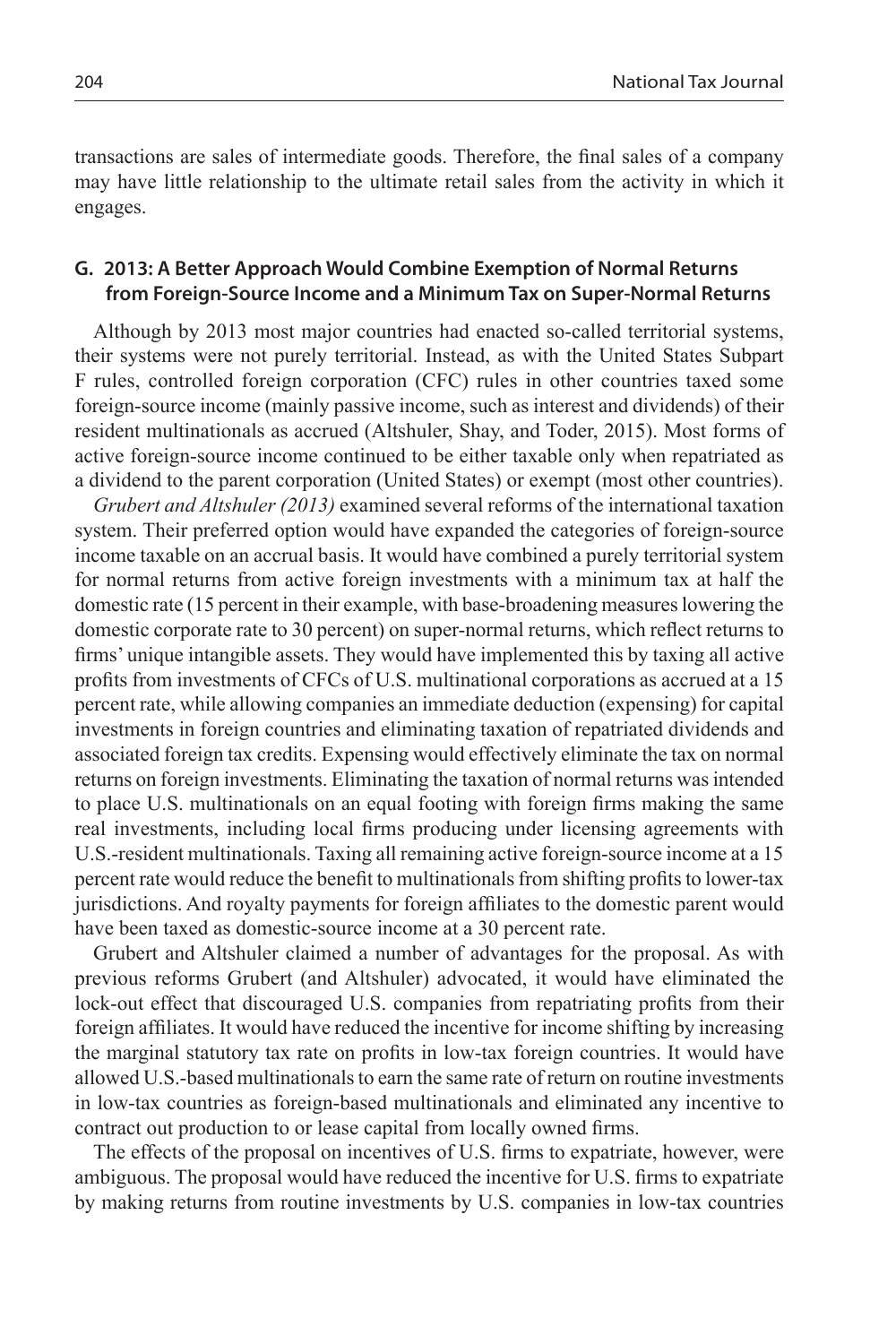effectively tax exempt, but could have increased their incentive to expatriate by raising the tax rate that U.S. multinationals, but not foreign-resident multinationals, paid on intangible profits reported in low-tax jurisdictions.

The proposal would have reduced some, but not all, sources of complexity. It would have eliminated foreign tax credits for active income, although they have would been retained for passive income and for "intangible" profits on a much smaller pool of income. It would have eliminated the need for allocating expenses to foreign-source income, which was not required under the proposal. It would have allowed increasing the threshold for including foreign base company income in Subpart F because all foreign income would bear at least a 15 percent tax. It would, however, have required new rules for taxation of branch income.

Grubert and Altshuler considered variations of the proposal that do and do not allow foreign tax credits earned in one country to offset taxes paid in another country. While they found a per-country limitation superior and estimated that it would raise more revenue or allow a lower corporate tax rate than a proposal that allowed pooling of foreign tax credits from different countries, they also found that the outcome from an overall credit limitation would not be much worse than a per-country limitation and it would be much simpler.

Grubert and Altshuler concluded that combining a minimum tax with expensing of foreign investment was superior to other alternatives, including proposals for full worldwide taxation, dividend exemption, or formulary apportionment.

## **H. 2016: An Even Better Approach Would Be to Shift a Large Share of the Corporate Tax Base from the Corporate to the Individual Taxpayer Level**

Were you tired of thinking about how to reconcile the conflicting criteria for minimizing the distortions from taxing the income of multinational corporations? Is it possible that at a 35 percent tax rate there was only so much that could be done to reduce incentives for income shifting and expatriation? Then, perhaps, you might have considered proposals to sharply lower the corporate tax rate and shift the liability for taxes on profits earned by multinational corporations to the individual shareholder level. After all, taxes on dividends and capital gains are already applied on a residence basis to worldwide income. And U.S. individual taxpayers have much higher costs from expatriating, which requires them to leave the United States and abandon the benefits of U.S. citizenship, than do U.S. corporations, which can change their tax residence without altering the location of their sales, employment, investments, or even their headquarters activities.

Although the 2013 recommendations by Grubert and Altshuler would have streamlined the international taxing system and arguably struck a better balance between worldwide and territorial taxation, it could still have placed U.S. multinationals with intangible assets at a competitive disadvantage compared with multinationals in countries with territorial systems and still encouraged U.S. multinational corporations to shift reported income to and invest in low-tax countries instead of the United States.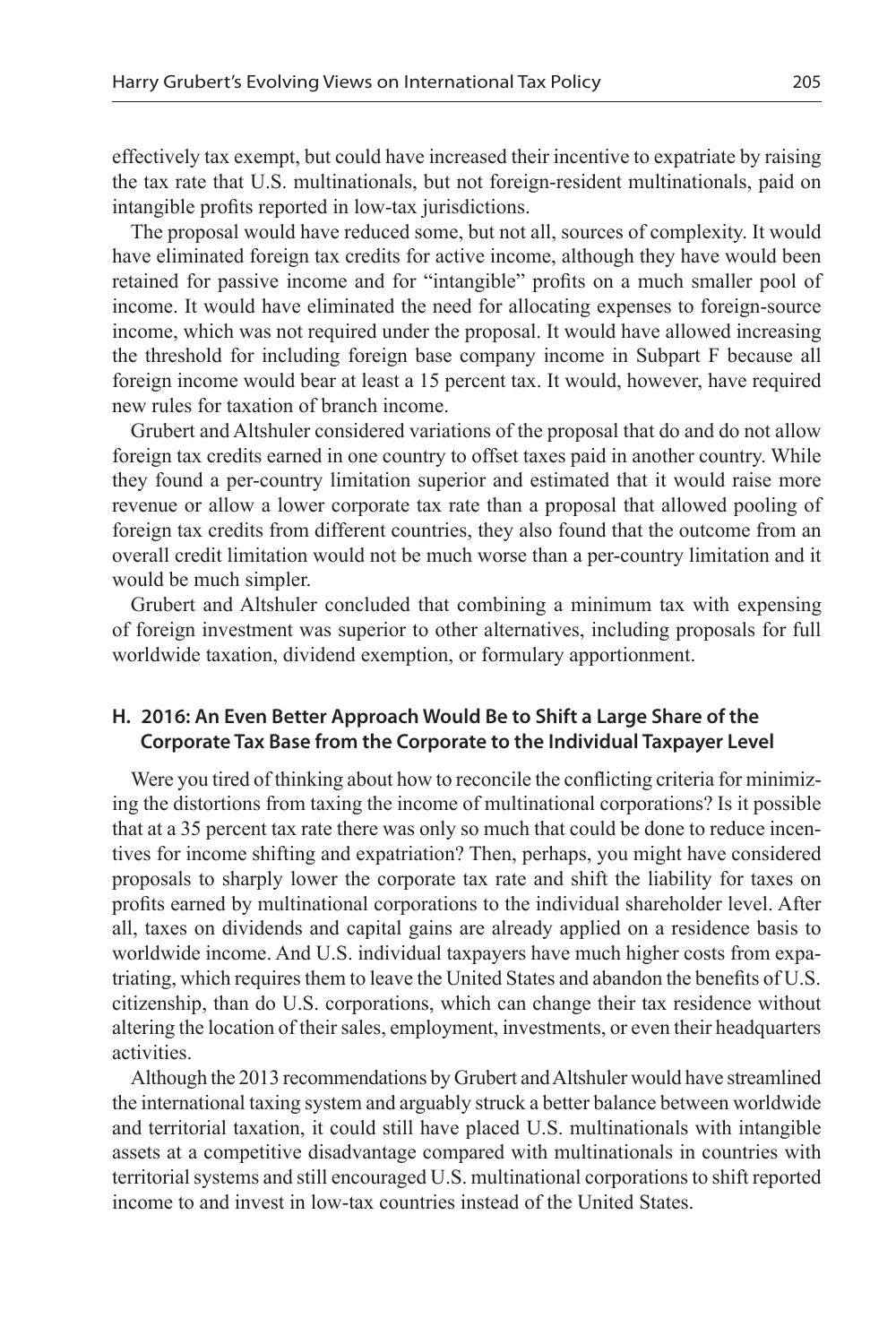In their last co-authored paper, therefore, *Grubert and Altshuler (2016)* proposed shifting the burden of taxation from the corporate to the personal level. They would have reduced the U.S. corporate tax rate to 15 percent and recouped the lost revenue by raising personal tax rates on capital gains and dividends received by individuals. And, to prevent higher capital gains tax rates from causing shareholders to defer or avoid realizing capital gains, they would have imposed an interest charge on deferred realizations and taxed all unrealized gains at death.

Grubert and Altshuler wished to maintain some corporate income taxation to raise revenue from foreign and tax-exempt domestic shareholders. They argued further that at a 15 percent rate the incentives for income shifting and expatriation would be minimal.

There were two big issues in shifting taxation from the corporate to the individual taxpayer level. The first was how to recover the lost revenue. Recent research (Rosenthal and Austin, 2016) finds that only about 25 percent of equities issued by U.S. corporations are held by taxpaying U.S. residents. The remaining U.S. corporate shares are held by individuals investing through qualified retirement plans and by employer-sponsored defined benefit plans, non-profit organizations, and foreign investors. Although the tax shift proposal would have also taxed income U.S. investors received from shares in foreign-resident companies, this would still have left upwards of 65 percent of the corporate tax base exempt from the tax shift proposal.

The second issue was how to tax capital gains of U.S. shareholders. Simply raising the tax rate on realized capital gains would increase the lock-in distortion because taxes on gains are deferred until realization and exempt if transferred at death. And raising the rate would not raise that much revenue because realizations would decline.

Grubert and Altshuler had no proposal on how to recoup the revenue directly from lower corporate-level taxes on shares held through qualified retirement plans and by non-profits. On the capital gains issue, they proposed to reduce the lock-in distortion by applying an interest charge to deferred capital gains realizations, based roughly on Auerbach (1991) with some modifications. They also proposed to tax unrealized gains at death. This tax on deferred realizations raised some major design issues, such as what interest rate to apply, what assumptions to make about the pattern of growth of asset values, and how to tax large dividend payments or stock repurchases that might substitute for deferred realizations. Grubert and Altshuler discussed ways to address these issues. They rejected an alternative approach advanced by Toder and Viard (2016) to tax gains on publicly traded companies on a mark-to-market basis, because selective mark-to-market taxation would create a distortion between taxation of publicly traded and other firms and deter new firms from going public.

Grubert and Altshuler suggested other avenues through which their proposal could be revenue neutral. These included modest broadening of the corporate tax base, increased revenues from higher rates on dividends and capital gains, revenues from the taxation of realizations of death and the interest charge on deferred gains, revenues from reduced income shifting at a lower corporate rate, revenues from increased investment in the United States, and revenues from a proposed new minimum tax on foreign-source income.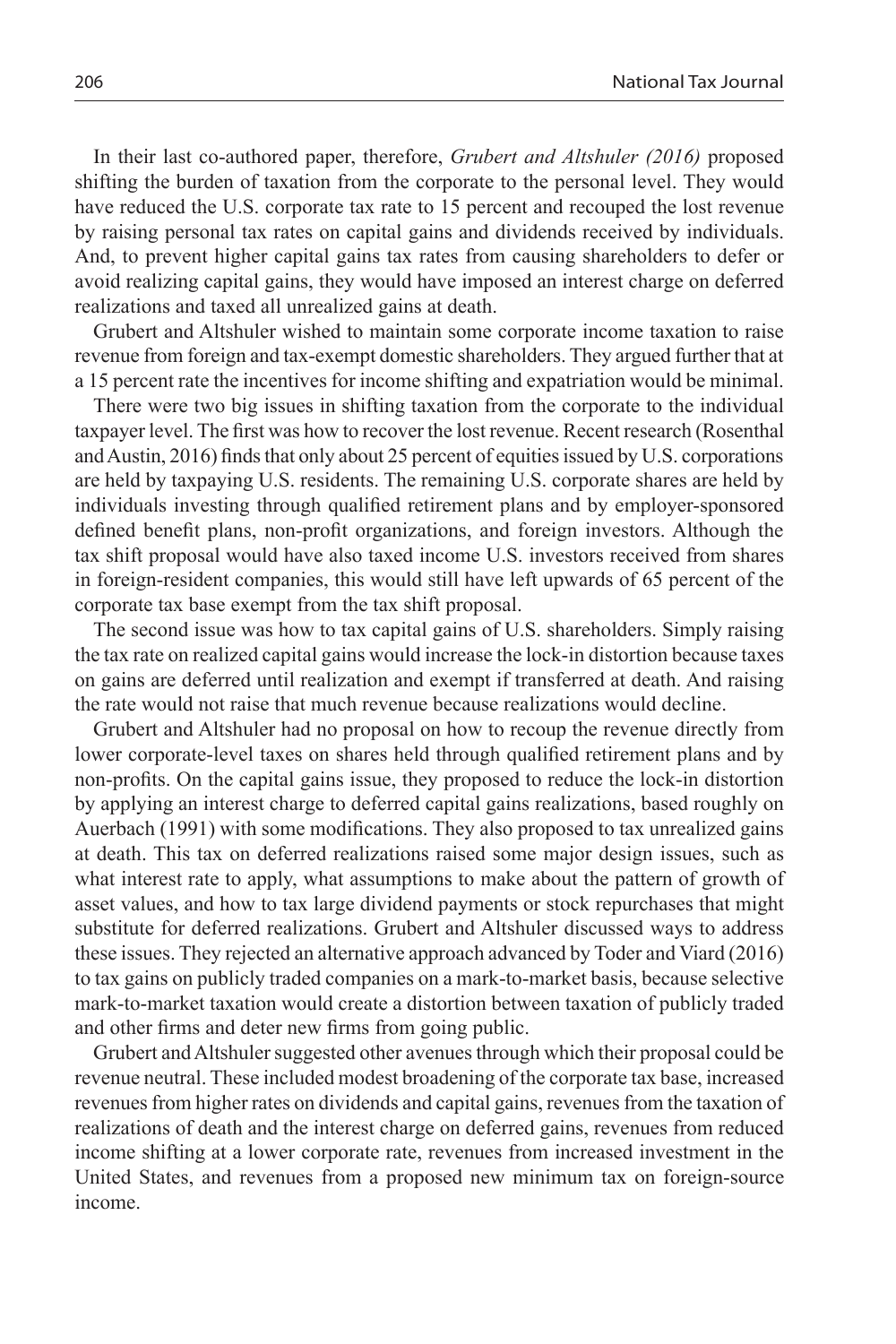#### **III. INFLUENCE ON POLICY**

Grubert's papers represent careful and well-reasoned arguments for reforms of international tax rules, backed by substantial empirical research. They have had a significant influence on policy formation. They contributed to the growing consensus in the United States to eliminate the tax on most foreign-source income, even when repatriated, and to substitute other measures to limit erosion of the U.S. corporate tax base through income shifting. And they exerted an important influence on the international provisions in the TCJA, although these provisions differ in important details from Grubert's proposals.

## **A. The Growing Consensus to Eliminate the Tax on Repatriated Dividends**

Beginning with the President's Commission on Tax Reform in 2005, there have been numerous proposals in recent years to eliminate the taxation of repatriated dividends. This idea was finally enacted in the TCJA:

- (1) The President's Advisory Panel on Federal Tax Reform (2005), on which Grubert's frequent co-author Rosanne Altshuler served as the senior economist, favored a territorial tax system as part of its Simplified Income Tax Plan. President Obama's Commission on Fiscal Reform (National Commission on Fiscal Responsibility and Reform, 2010) also endorsed territorial taxation.
- (2) Representative Dave Camp's 2014 tax reform proposal, introduced in the House Ways and Means Committee, included a 95 percent deduction for dividends U.S. multinationals received from their foreign affiliates.
- (3) Senators Charles Schumer and Rob Portman of the Senate Finance Committee developed a bi-partisan international tax reform plan that also would have, among other provisions, eliminated the taxation of repatriated dividends.
- (4) President Obama's Budget for Fiscal Year 2016 included a proposal that would have ended the taxation of repatriations while imposing a substantial minimum tax on accrued foreign-source income of U.S. multinational corporations.
- (5) Finally, the international reforms in the TCJA, enacted in December 2017, provided for a 100 percent deduction for dividends U.S. companies receive from their foreign subsidiaries.

Grubert's research no doubt contributed to the growing agreement to substitute other provisions to tax foreign-source income for the tax on repatriations.

## **B. New Tax on Accrued Intangible Income in the TCJA ("GILTI")**

The new provisions for taxing foreign-source income in the TCJA incorporate the basic idea in the 2013 Grubert–Altshuler paper to distinguish between tax rules applied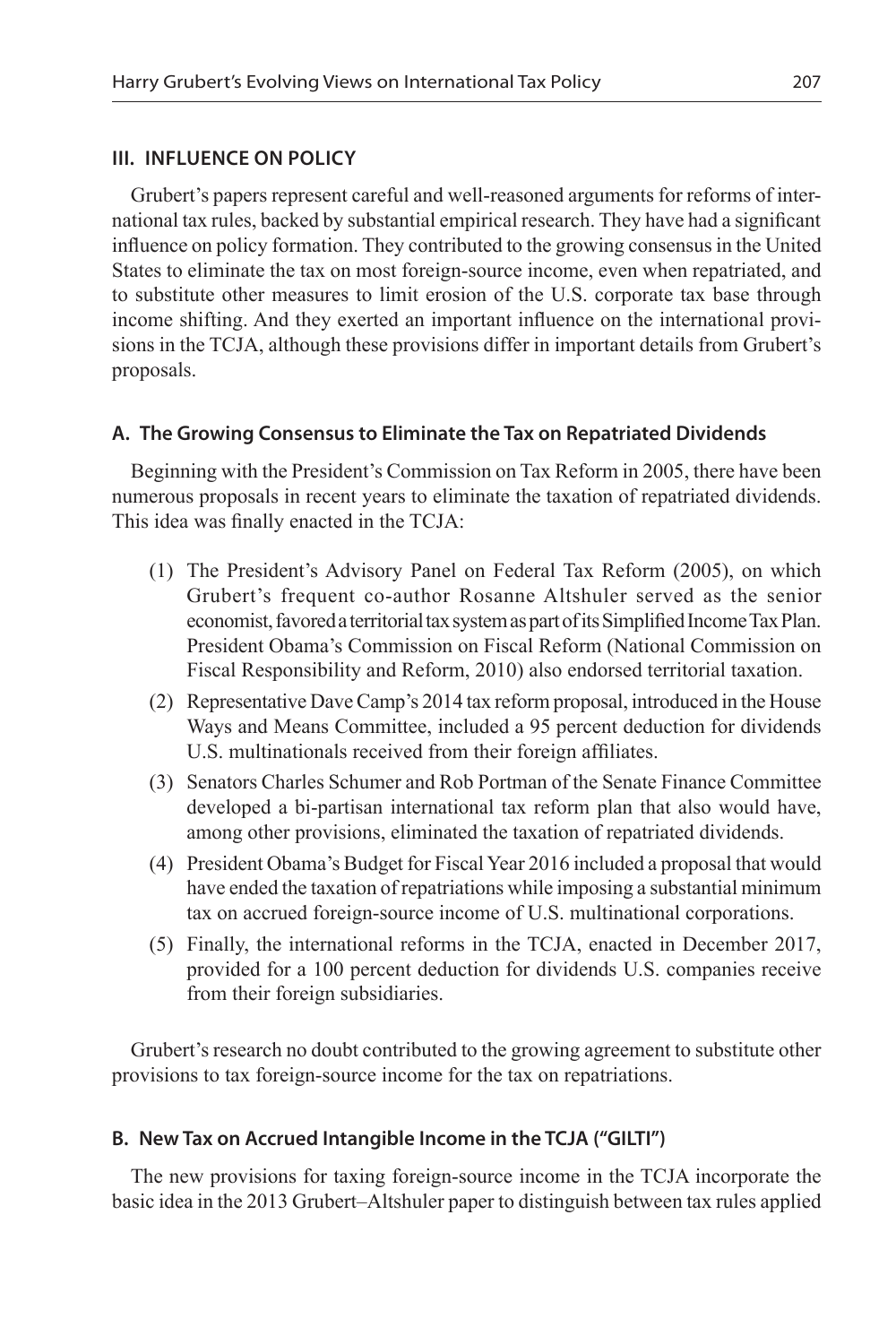to normal returns from physical assets and excess returns attributable to intangibles, with normal returns exempt and excess returns taxable at a reduced rate on an accrual basis. The TCJA reduces the corporate tax rate from 35 to 21 percent on domesticsource income and divides foreign-source income of U.S. multinationals into three categories: Subpart F income, exempt income, and global intangible low tax income (GILTI). Subpart F income continues to be defined as under pre-TCJA law, with minor modifications, and is taxable at the domestic rate of 21 percent, with a credit for 100 percent of foreign income taxes attributable to Subpart F income, up to the 21 percent rate. The first 10 percent of returns on the adjusted (for depreciation) basis of foreign capital assets are exempt from U.S. income tax, both when earned and when distributed to the U.S. parent, and foreign income taxes attributable to that income are not creditable.

The third and new category, GILTI income, is defined as income (other than Subpart F income) above a 10 percent return on the depreciated basis of foreign capital assets.<sup>2</sup> Taxpayers may deduct 50 percent of GILTI income, making the effective tax rate on that income equal to 10.5 percent, or half the domestic corporate rate. Taxpayers may claim credits for 80 percent of the taxes associated with GILTI income, which means that the tax on GILTI applies up to a foreign tax rate of 13.125 (10.5/0.8) percent. Foreign tax credits from one country can offset foreign tax credits earned in other countries, but foreign credits earned on one of the categories of income cannot offset taxes paid on any of the other categories. After 2025, the GILTI deduction declines to 37.5 percent, making the effective rate increase to 13.125 percent and the tax apply up to a foreign rate of 16.406 percent (13.125/0.8).

The GILTI proposal incorporates the main conceptual insight of the 2013 Grubert–Altshuler proposal by making a distinction between "normal returns" to foreign investment and excess profits, exempting the former from U.S. income tax while taxing the latter at a reduced rate. In enacting the TCJA, Congress viewed excess returns as a proxy for returns from unique intangible assets of multinational corporations. The economic rationale for the distinction between these two components of foreign-source income (normal returns to physical assets and super-normal returns or returns to intangibles) is that there is a high elasticity of substitution between the reporting of intangible profits in the United States and those in low-tax foreign countries, making a minimum tax on intangible income necessary to protect the domestic tax base. In contrast, there is a high substitutability between routine production carried out in U.S.-owned firms and that in foreign-owned firms, so that taxing U.S.-owned firms on their normal returns from production overseas at a higher rate than the rate on the same production by local firms will encourage U.S. multinationals to avoid the extra tax by contracting out routine production or by leasing capital assets from local firms (Grubert and Altshuler, 2013).

<sup>2</sup> GILTI income is net of allocable interest expense.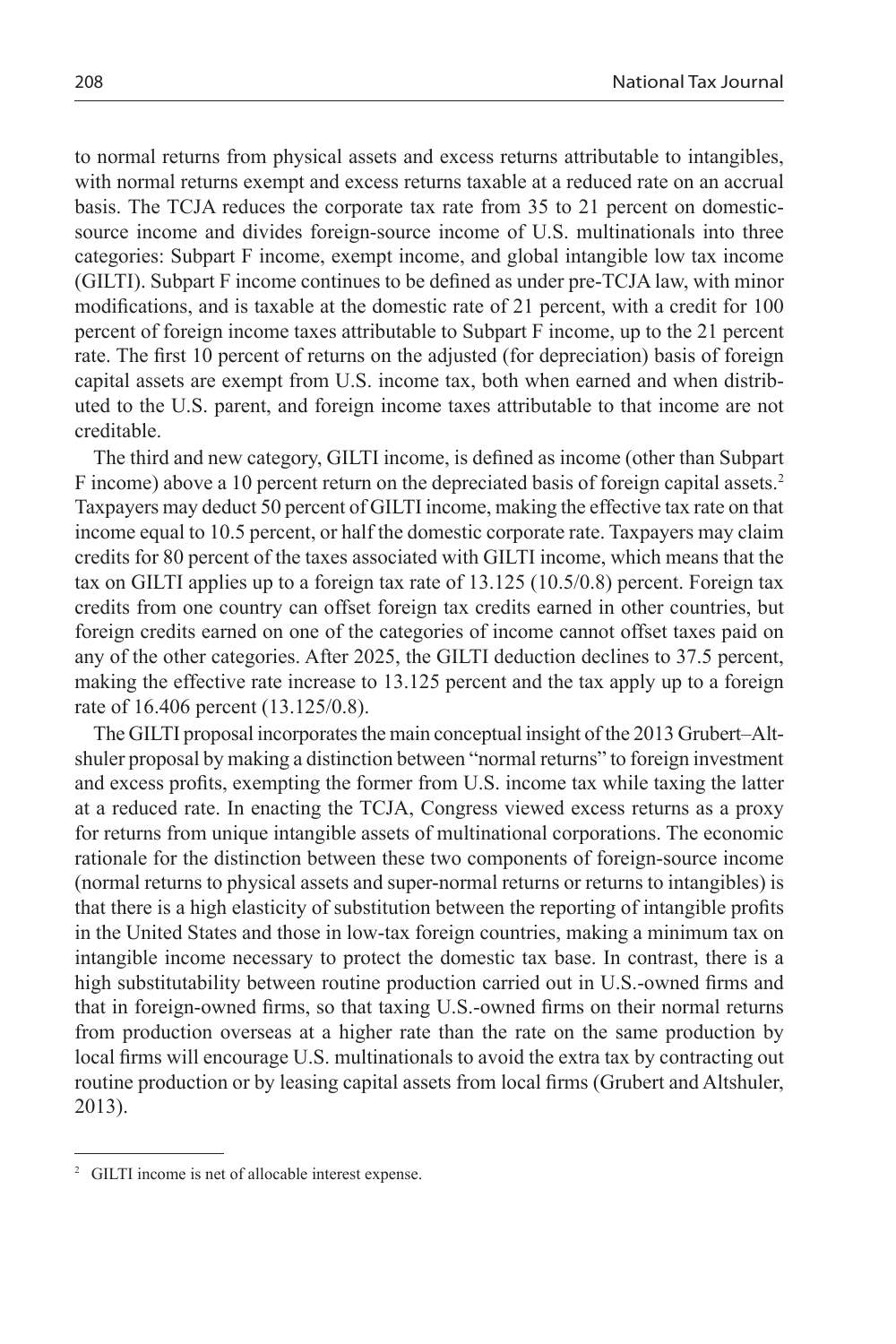There are, however, two major differences between the 2013 Grubert–Altshuler proposal and the new tax on GILTI in the TCJA:

- (1) GILTI is computed by allowing a deduction of 10 percent of the depreciated basis of tangible assets. Grubert–Altshuler would allow expensing of intangible assets. At a 10 percent discount rate, the GILTI deduction is equivalent in present value to expensing for new investment,<sup>3</sup> but the timing of the deduction differs.4
- (2) The TCJA allows corporations to claim tax credits for only 80 percent of taxes attributable to GILTI, while Grubert–Altshuler would retain a 100 percent credit. The reduced foreign tax credit in the TCJA partially offsets the benefit of the 50 percent deduction and provides some incentive for U.S. corporations to report profits in low-tax instead of higher-tax foreign countries.

Despite these differences, the GILTI tax clearly incorporates the basic idea of distinguishing between intangible profits that are more likely to benefit from artificial income shifting and tangible profits that more closely reflect the location of real investments. And the substitution of this form of minimum tax for the dividend repatriation tax clearly reflects the basic direction of Grubert's thinking on international tax reform, even if the details differ.

## **C. Reduced Corporate Tax Rate (TCJA)**

The TCJA substantially reduced the corporate rate from 35 to 21 percent, going most of the way towards Grubert's proposal to reduce the rate to 15 percent. It did not, however, incorporate the other half of the 2016 Grubert–Altshuler proposal, leaving rates on capital gains and dividends unchanged and continuing to tax capital gains as realized with no deferral charge and continued step-up in basis at death. Nonetheless, the lower corporate rate substantially reduces many of the distortions Grubert's research highlighted.

<sup>&</sup>lt;sup>3</sup> Without transition relief, expensing would impose a lump sum tax on old capital, which would lose the benefit of future depreciation deductions, while the 10 percent allowance applies to both old and new capital in the TCJA. However, under prior law, old capital invested overseas was taxed only when repatriated, not as profits were accrued. The TCJA also imposed a lump tax on foreign assets held as of November 2017,

equal to 15.5 of cash and cash-equivalent assets and 8 percent of all other assets. 4 The GILTI approach to exempting the normal return to corporate income follows the approach of the Allowance for Corporate Equity (ACE) proposal of the Institute of Fiscal Studies (IFS, 1991; also, Auerbach, Devereux, and Simpson, 2010). Instead of allowing immediate expensing, the ACE would allow an annual deduction for the return to capital, or *r*. If *r* were equal to the firm's discount rate, the present value of equity allowances would be invariant to the depreciation schedule; an additional dollar of depreciation claimed would reduce the present value of future deductions by the same amount as the current year's additional deduction. Similarly, Kleinbard (2007) has proposed an annual cost of capital allowance for all companies, equal to the normal return to the capital, while eliminating interest deductions.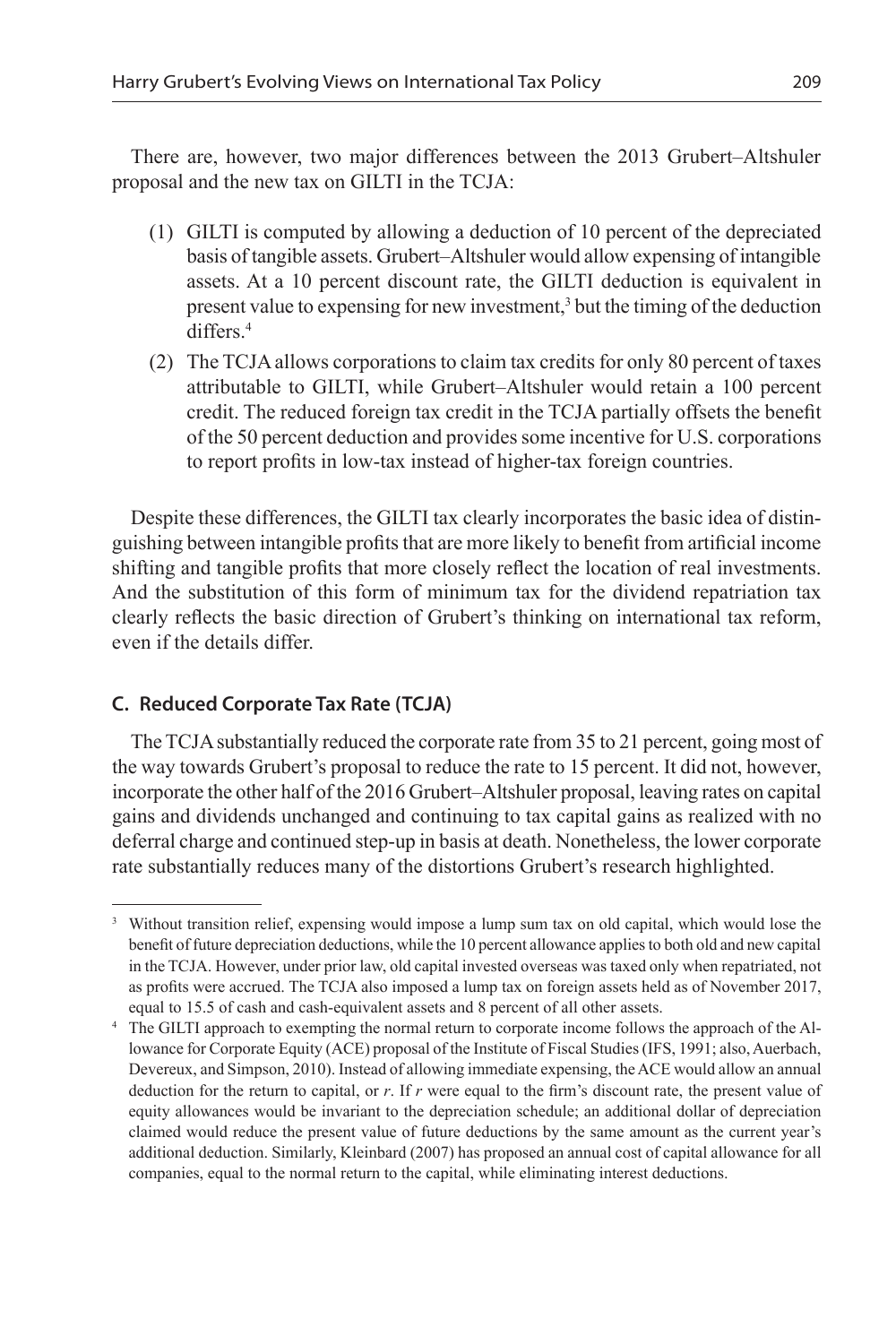#### **D. Other TCJA Provisions**

Two other major new international provisions in the TCJA are the deduction for foreign-derived intangible income (FDII) and the base erosion alternative tax (BEAT). FDII is a subsidy for U.S. exports produced with intangible assets, while the BEAT is a minimum tax on a measure of domestic profits that denies deductions for certain purchases from foreign affiliates. Grubert and Altshuler (2013), in their latest paper on international reform options, do not include among the alternatives they consider subsidies for income from U.S.-owned intangibles or limits on payments to foreign affiliates.

FDII allows U.S.-resident multinational corporations to deduct 37.5 percent of their export income that is attributable to domestically held intangible assets, where income from intangible assets, as in GILTI, is defined as income above 10 percent of the depreciated basis of tangible assets. This deduction makes the effective rate on these profits equal to 13.125 percent. FDII is a version of "patent box" provisions in other countries that allow preferential rates for domestic profits their resident multinational corporations earn from intangible assets. From what I can recall from conversations with him, I believe Grubert was not enthusiastic about patent box proposals and believed that the research credit was a much more effective way to subsidize research by U.S. firms. And I doubt that Grubert would have wanted an incentive to be limited to export revenue, thereby effectively creating a new export subsidy.

The BEAT is an alternative minimum tax on a base that disallows certain deductible payments, such as interest, royalties, and certain service payments, by U.S. corporations to related foreign parties. The BEAT tax rate is 5 percent in 2018, 10 percent in 2019–2025, and 12.5 percent in 2026 and later. Although the BEAT applies to U.S. affiliates of both domestic and foreign-owned multinationals, its major goal is to limit the ability of foreign-based multinationals to strip profits from their U.S. affiliates.

Grubert's major policy proposals concerned the treatment of outbound investment. Much of his research not elsewhere cited in this review examined the effects of incomeshifting techniques by U.S.-resident multinational companies to reduce reported profits in high-tax countries (Grubert and Mutti, 1991; Grubert, 2012). However, in their most recent paper advancing their proposed international reforms of outbound investment, Grubert and Altshuler (2013) also noted that U.S. companies may choose to expatriate because it facilitates using intercompany debt to strip profits from the United States and referred to the weakness of U.S. interest-stripping provisions in preventing this. It seems likely, therefore, that Grubert would have supported measures to reduce profit shifting by foreign multinational corporations from their U.S. affiliates, although not necessarily the details of the BEAT.

GILTI, FDII, and the BEAT are complex proposals with interactions among each other and effects that are not well understood by tax practitioners today and surely were not fully understood by the drafters of the TCJA. If Grubert had the opportunity, he surely could have suggested improvements in the design of these provisions.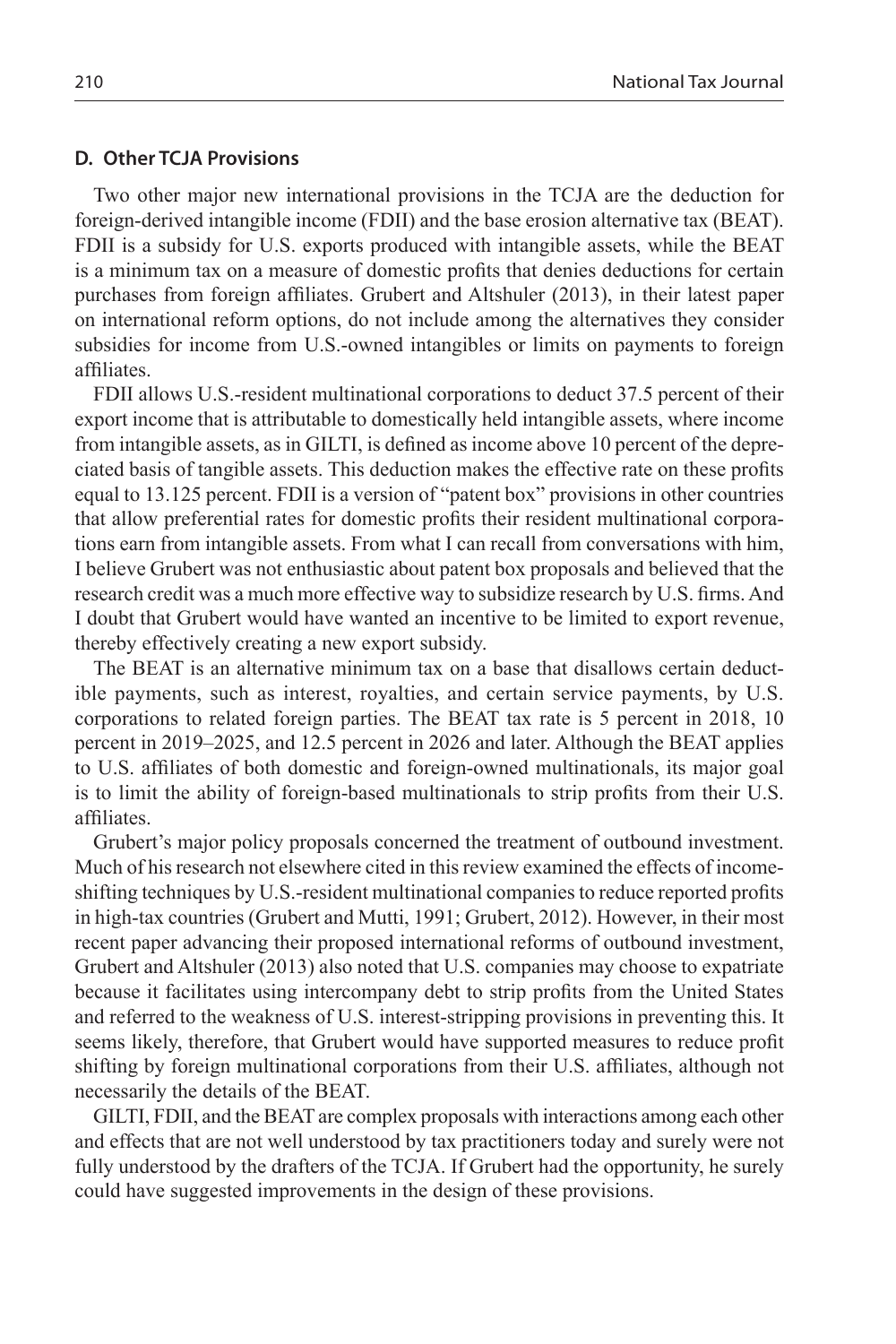#### **E. Overall Assessment of Grubert and the TCJA**

Grubert would no doubt not have been totally pleased with the TCJA. He would have preferred proposals that were revenue neutral and were better designed. But the legislation did incorporate many of his insights and was better than it would have been because of them.

#### **F. Other Reforms**

This discussion of Harry Grubert's influence on policy is necessarily incomplete, because I am not aware of all the ways his internal memos influenced the formation of policies. While I was at Treasury, he played a key role in finalizing rules for allocating research and experimentation expenses that had been in temporary status for many years. And, over the years, his ideas were incorporated in many budget proposals, for example, the Obama Administration proposals to impose a minimum tax on foreignsource income and tax capital gains transferred at death. Harry was a key advisor to many top Treasury officials over the years and no doubt had a hand in influencing many other legislative proposals and regulatory outcomes.

#### **IV. CONCLUSIONS**

Harry Grubert was a very creative thinker whose views on international tax policy evolved over time, as conditions changed. He was especially attentive to the details of how different policy choices influenced corporate decision-making along many margins. Applying these insights, he and his co-authors (principally, Rosanne Altshuler) developed policy options that addressed real trade-offs and sought to minimize the costs of distortions. He did not pretend that only some distortions mattered, but instead sought to reduce those that in his view imposed the largest economic costs.

Harry had an immense influence both on how we think about international tax rules and on the policy choices by numerous administrations and Congress. The designers of recent international tax reforms were clearly influenced by his research. We will miss him immensely. But he leaves behind a great legacy not only in the body of work he produced, but most importantly in the education of those still working on tax policy within and outside of the Treasury Department who benefited from his teaching.

#### **ACKNOWLEDGMENTS**

I thank Rosanne Altshuler, Stephen Shay, Steve Rosenthal, Mark Mazur, and William Gentry for helpful comments.

#### **DISCLOSUREs**

I have no financial arrangements that give rise to conflicts of interest with respect to the research reported in this paper.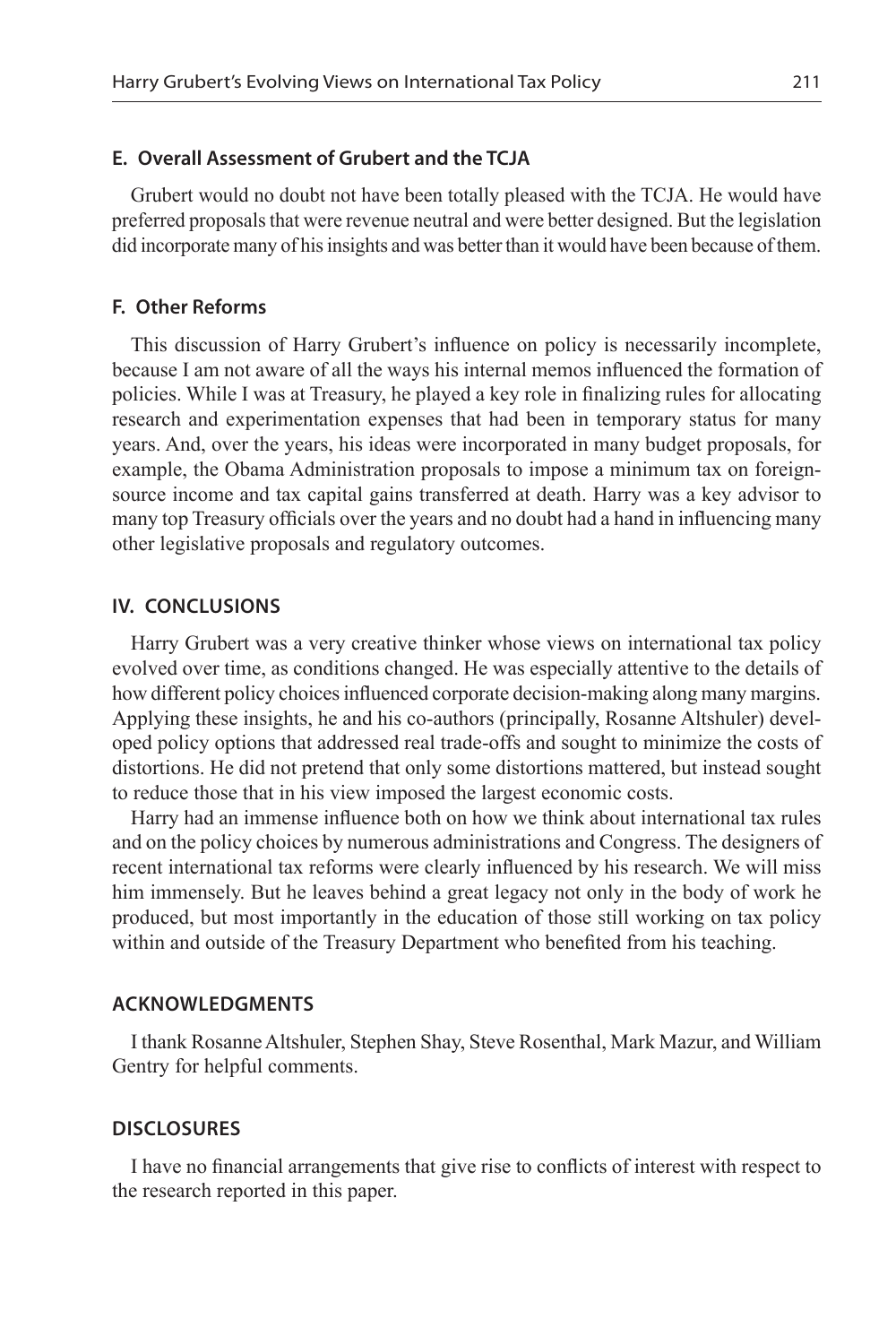## **REFERENCES**

Altshuler, Rosanne, and Harry Grubert, 2001. "Where Will They Go if We Go Territorial? Dividend Exemption and the Location Decisions of U.S. Multinational Corporations." *National Tax Journal* 54 (4), 787–809.

Altshuler, Rosanne, and Harry Grubert, 2010. "Formulary Apportionment: Is It Better than the Current System and Are There Better Alternatives?" *National Tax Journal* 63 (4), 1145–1184.

Altshuler, Rosanne, Stephen Shay, and Eric Toder, 2015. *Lessons the United States Can Learn from Other Countries' Territorial Systems for Taxing Income of Multinational Corporations*. Research Report. Urban-Brookings Tax Policy Center, Urban Institute, Washington, DC, Jan. 21.

Auerbach, Alan J., 1991. "Retrospective Capital Gains Taxation." *American Economic Review* 81 (1), 167–78.

Auerbach, Alan J., Michael P. Devereux, and Helen Simpson, 2010. "Taxing Corporate Income. Institute for Fiscal Studies." In Mirrlees J. et al., eds. *Dimensions of Tax Design*, 838–893. Oxford, UK: Oxford University Press.

Avi-Yonah, Reuven S., and Kimberly A. Clausing, 2007. "Reforming Corporate Taxation in a Global Economy: A Proposal to Adopt Formulary Apportionment." Hamilton Project Discussion Paper. Brookings Institution, Washington, DC.

Desai, Mihir A., and James R. Hines, 2003. "Evaluating Tax Reform." *National Tax Journal* 56 (3), 487–502.

Grubert, Harry, 1998. "Taxes and the Division of Foreign Operating Income among Royalties, Interest, Dividends and Retained Earnings." *Journal of Public Economics* 68 (2), 269–290.

Grubert, Harry, 2001. "Enacting Dividend Exemption and Tax Revenue." *National Tax Journal* 54 (4), 811–827.

Grubert, Harry, 2012. "Foreign Taxes and the Growing Share of U.S. Multinational Company Income Abroad: Profits, Not Sales, and Being Globalized." *National Tax Journal* 65 (2), 247–282.

Grubert, Harry, and Rosanne Altshuler, 2008. "Corporate Taxes in the World Economy: Reforming the Taxation of Cross-Border Income." In Diamond, John W., and George R. Zodrow (eds.), *Fundamental Tax Reform: Issue, Choices, and Implications*, 319–354. MIT Press, Cambridge, MA.

Grubert, Harry, and Rosanne Altshuler, 2013. "Fixing the System: An Analysis of Alternative Proposals for the Reform of International Tax." *National Tax Journal* 66 (3), 671–712.

Grubert, Harry, and Rosanne Altshuler, 2016. "Shifting the Burden of Taxation from the Corporate to the Personal Level and Getting the Corporate Tax Rate Down to 15 Percent." *National Tax Journal* 69 (3), 643–676.

Grubert, Harry, and John Mutti, 1991. "Taxes, Tariffs, and Transfer Pricing in Multinational Corporate Decision Making." *The Review of Economics and Statistics* 73 (2), 285–293.